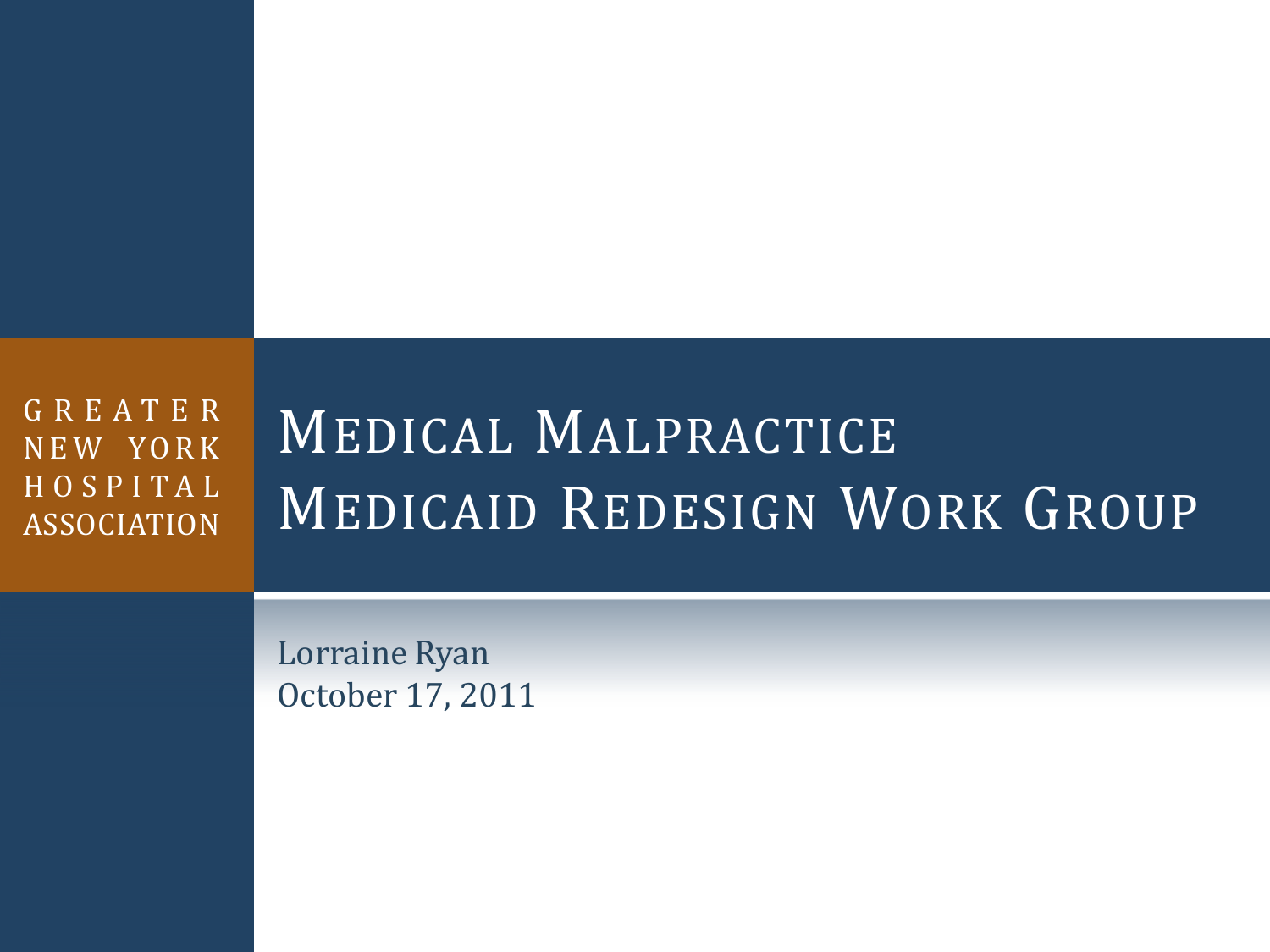## **BACKGROUND**

#### 1985: Medical Malpractice Crisis in New York State

- Incident reporting increase transparency, mandatory review and corrective actions
- Med mal prevention physician profiling, more stringent privileging and credentialing criteria

#### 1999: To Err is Human*, Building a Safer Health System*

• Medical errors in hospitals

2001: Institute of Medicine "*Crossing the Quality Chasm: A New Health System for the 21st Century"*

• Health care needs to be: safe, effective, patient centered, timely, efficient, and equitable

#### 2007: Institute for Healthcare Improvement Triple Aim

• Better health, better care, lower costs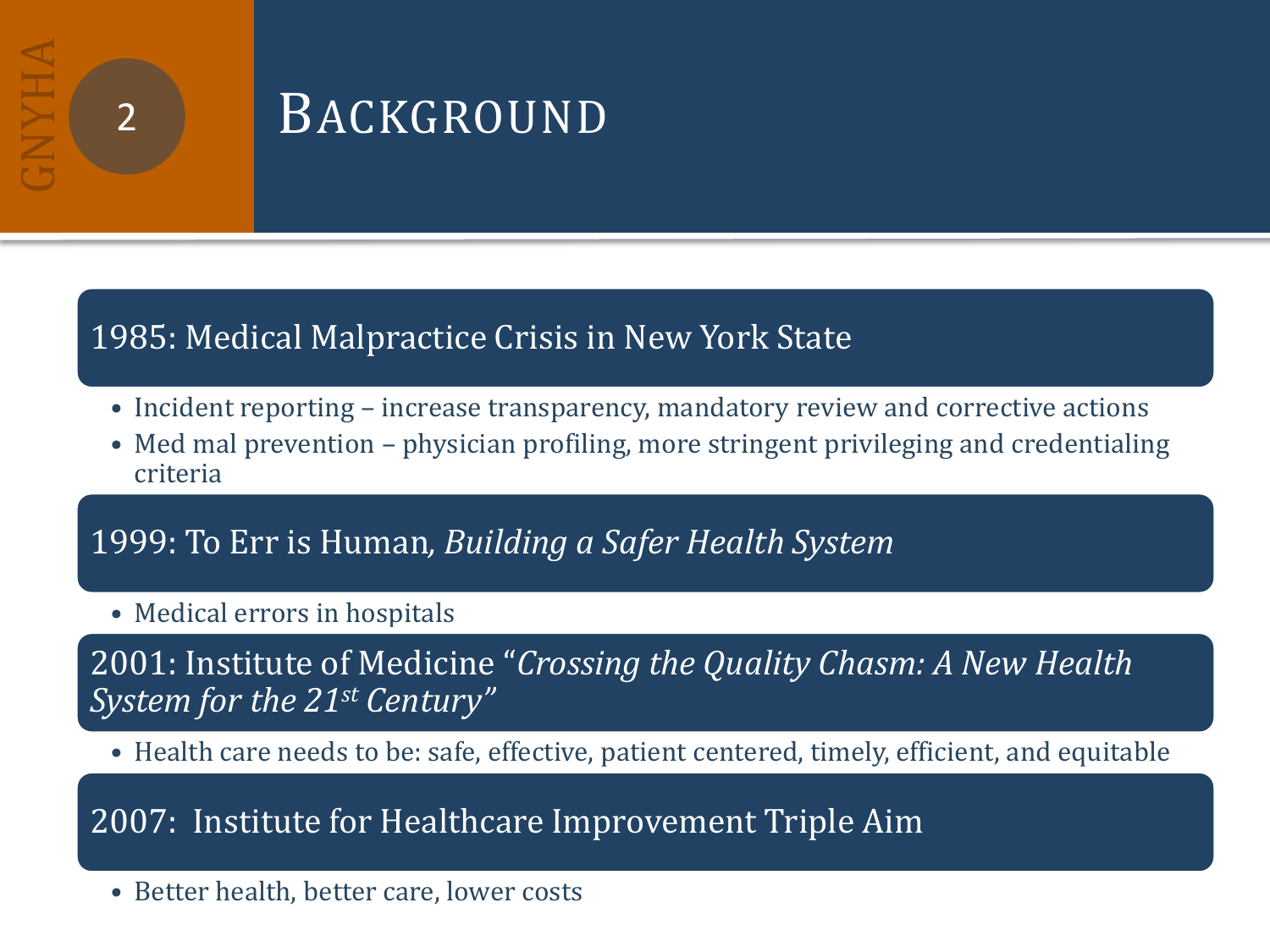# 3 INCIDENT REPORTING/NYPORTS

- $\blacksquare$ NY one of the first states to mandate incident/adverse event reporting by health care providers
- Serious events with injury require root cause analysis and corrective action implementation
- DOH periodically reports on lessons learned to prevent like occurrences
- NYPORTS reporting trends:
	- **□** More procedures reported than non-procedural events
	- **□** Some variation in reporting exists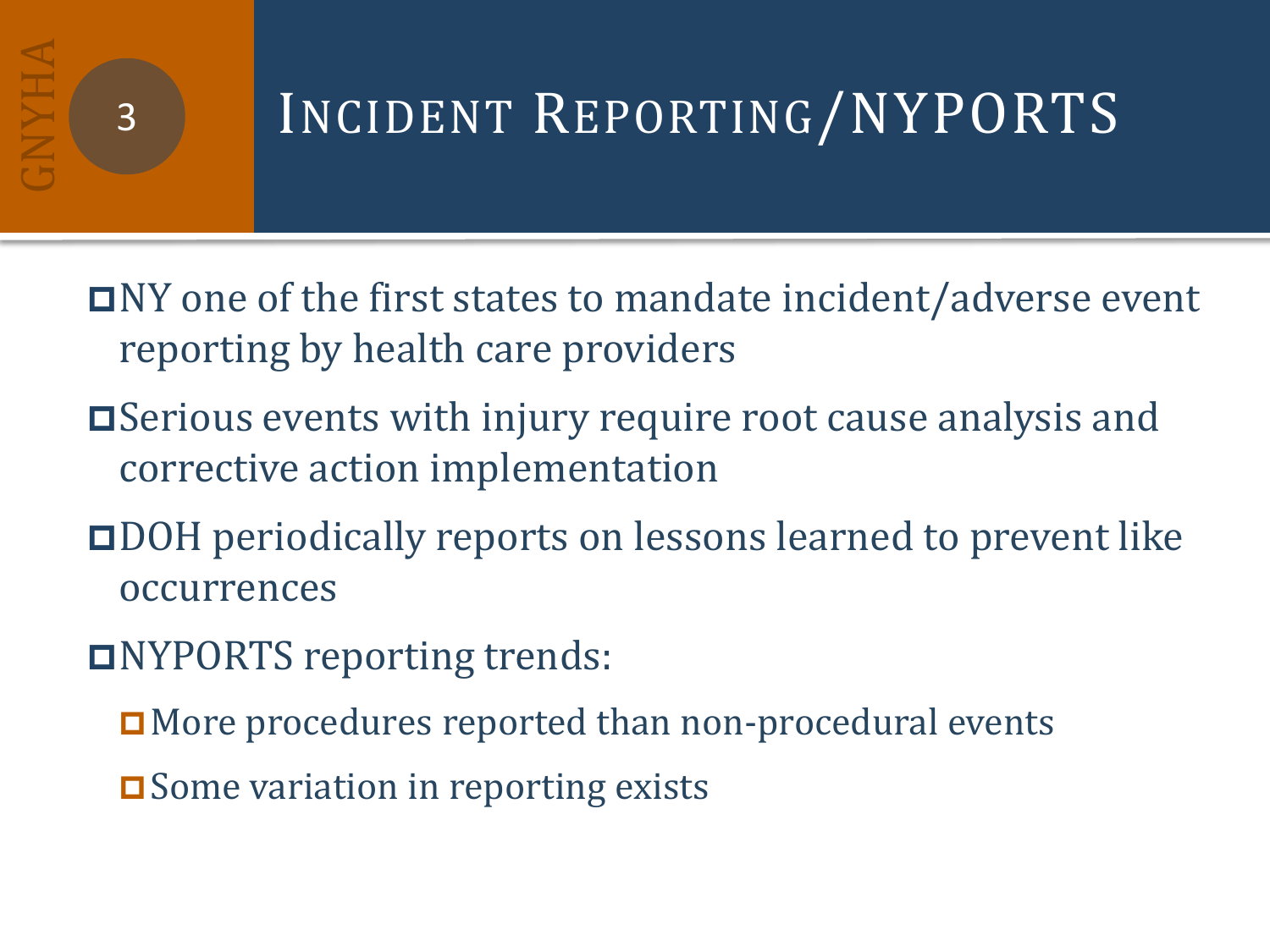

CENTERS FOR MEDICARE & MEDICAID SERVICES (CMS) QUALITY IMPROVEMENT PROGRAM

## Pay for Reporting

- Public reporting of hospital performance on key measures through the CMS Hospital Compare Web site (2003)
- CMS' goal to incentivize improved performance and inform consumer health care decisions
- **□** Over time the measures have been expanded
	- **P** Process measures, such as aspirin on arrival and at discharge for cardiac patients
	- $\Box$  30-day risk adjusted mortality rates for AMI, heart failure and pneumonia
	- Hospital Consumer Assessment of Healthcare Providers and Systems (HCAHPS) patient experience of care
	- 30-day risk adjusted readmission rates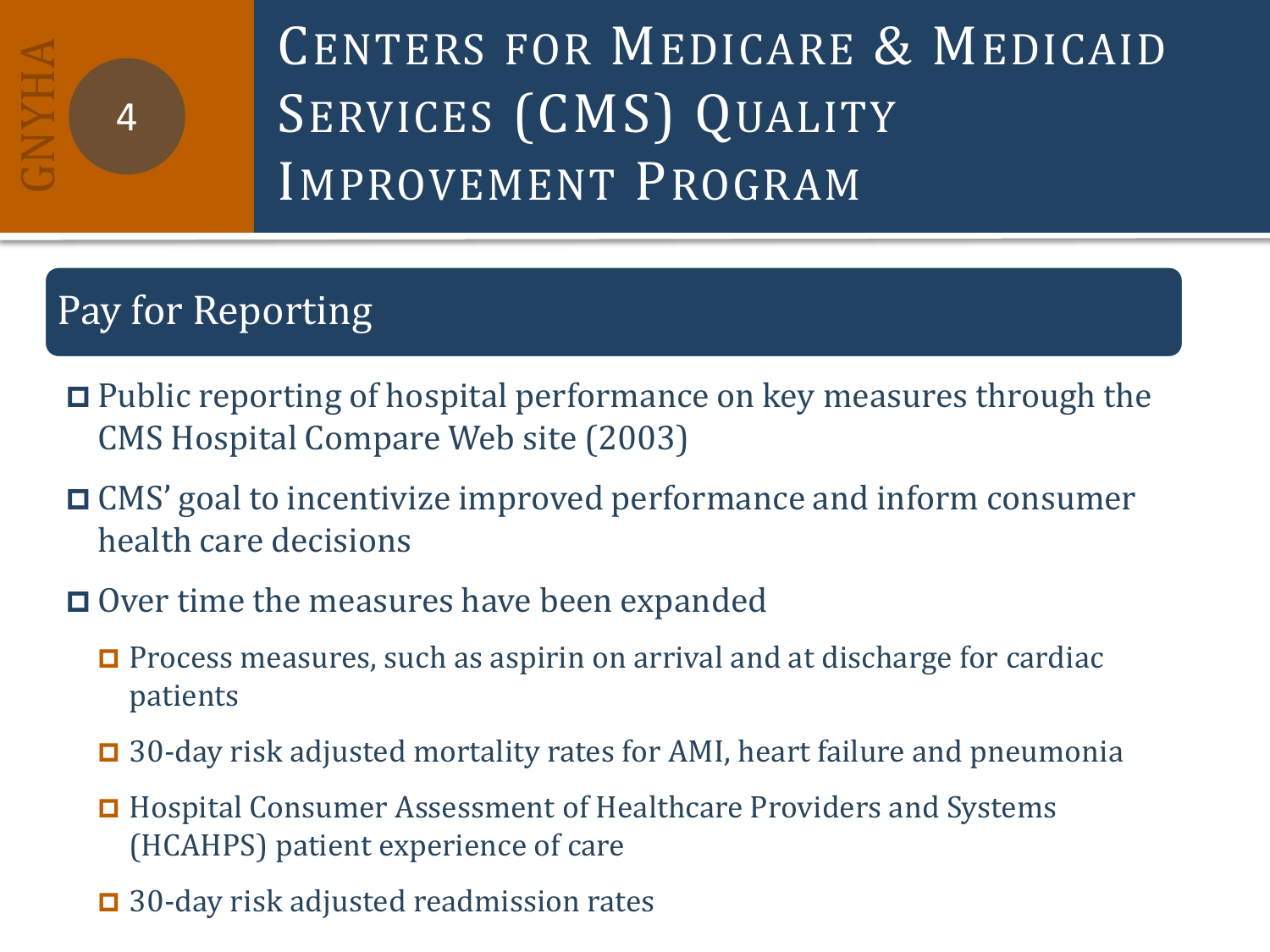# CMS QUALITY IMPROVEMENT PROGRAM (CONT'D)

## Pay for Performance

- Health Care-Acquired Conditions (HACs)
	- $\Box$  Medicare Never events  $\rightarrow$  HACs
	- $\Box$  NY Medicaid Serious adverse events (2008)  $\rightarrow$  Medicaid HACs (2011)
- Value-Based Purchasing FY 2013
- Readmissions Penalties
	- $\blacksquare$  Medicare FY 2013
	- $\Box$  Medicaid Discharges July 2010  $\rightarrow$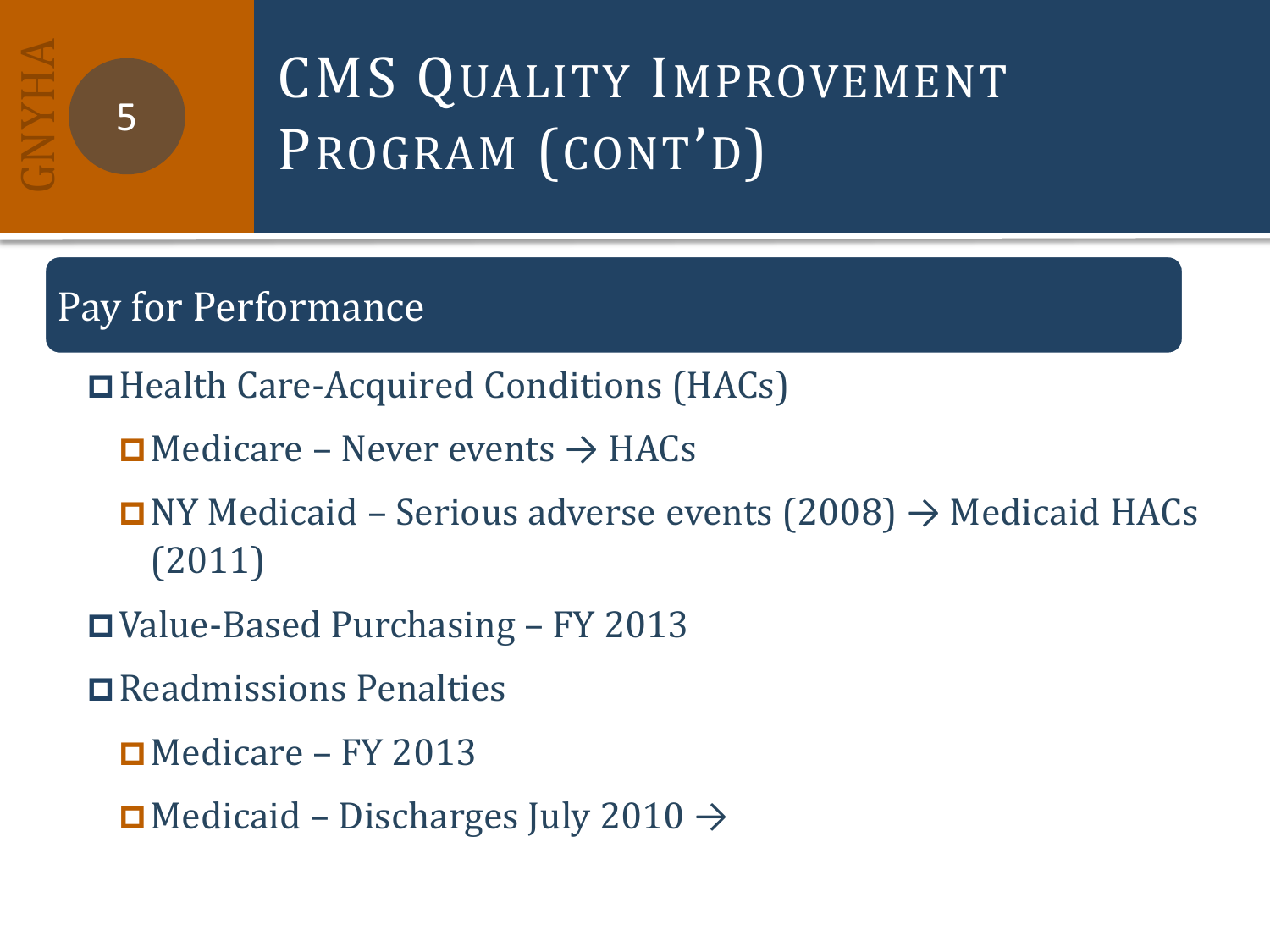

## ADVERSE EVENTS WITH PAYMENT IMPACT

|                                                    | <b>Medicare</b>                                   |                                              |              | <b>Medicaid</b>          |
|----------------------------------------------------|---------------------------------------------------|----------------------------------------------|--------------|--------------------------|
| <b>Measure</b>                                     | <b>DRG</b><br><b>Suppression</b><br><b>Policy</b> | <b>IPPS</b><br><b>Hospital</b><br><b>IQR</b> | <b>VBP</b>   | <b>NY SAE</b><br>Policy* |
| <b>Foreign Object Retained After Surgery</b>       |                                                   |                                              | $\checkmark$ |                          |
| Air Embolism                                       | $\checkmark$                                      | $\checkmark$                                 | $\checkmark$ |                          |
| <b>Blood Incompatibility</b>                       | $\checkmark$                                      | $\checkmark$                                 | $\checkmark$ |                          |
| <b>Stage III and IV Pressure Ulcers</b>            | $\checkmark$                                      | $\checkmark$                                 | $\checkmark$ |                          |
| <b>Falls and Trauma</b>                            | $\checkmark$                                      |                                              | $\checkmark$ |                          |
| <b>Manifestations of Poor Glycemic Control</b>     | $\checkmark$                                      |                                              | $\checkmark$ |                          |
| <b>Catheter-Associated Urinary Tract Infection</b> |                                                   | $\checkmark$                                 | $\checkmark$ |                          |
| Vascular Catheter-Associated Infection             | $\checkmark$                                      | $\checkmark$                                 | $\checkmark$ |                          |
| <b>Surgical Site Infection</b>                     | $\checkmark$                                      |                                              |              |                          |
| Deep Vein Thrombosis/Pulmonary Embolism            |                                                   |                                              |              |                          |

\* Excludes pediatric and obstetric cases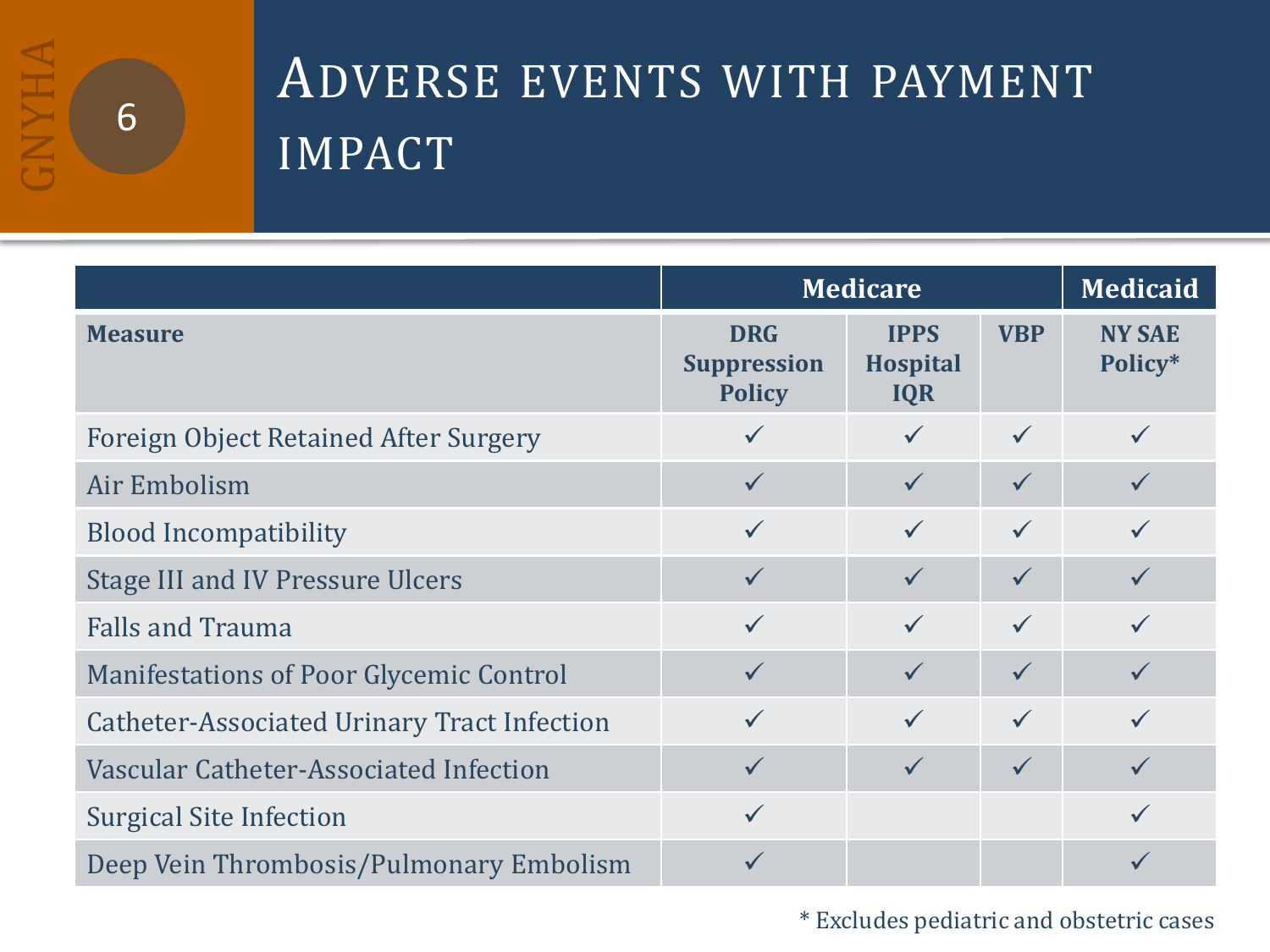# 2008 GAO REPORT ON ADVERSE EVENTS IN HOSPITALS: KEY ISSUES

Incidence of events varies widely; measurement is difficult

- Impact of non-payment policies for adverse events
	- **Olncentive to reduce incidents**
- **□Barriers to complete reporting**
- Underreporting exists, however, it is not necessary to report every event to improve practices
- Public reporting of adverse events can drive improvement, but may inhibit full disclosure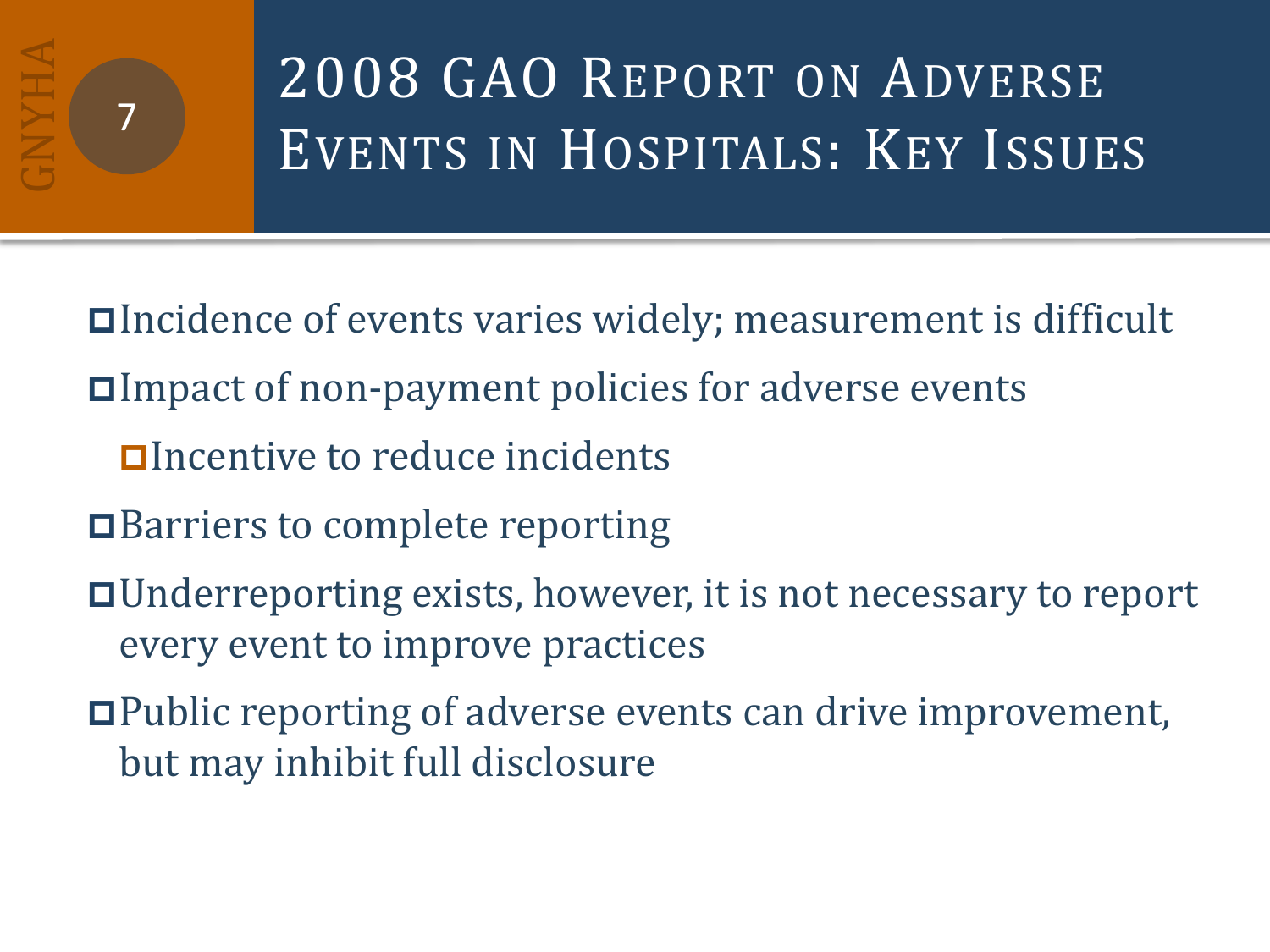# GAO REPORT ON ADVERSE EVENTS: KEY ISSUES (CONT'D)

Strategies that may accelerate progress in reducing the incidence of adverse events in hospitals:

- **□** More rapid and routine adoption of recommended best practices
- Data collection:
	- $\Box$  Standardize definitions and streamline reporting requirements
- $\Box$  Expand the use of electronic health records within and between hospitals to improve communication and continuity of care
- **□** Monitor the impact of policies to deny hospitals payment for cases complicated by selected adverse events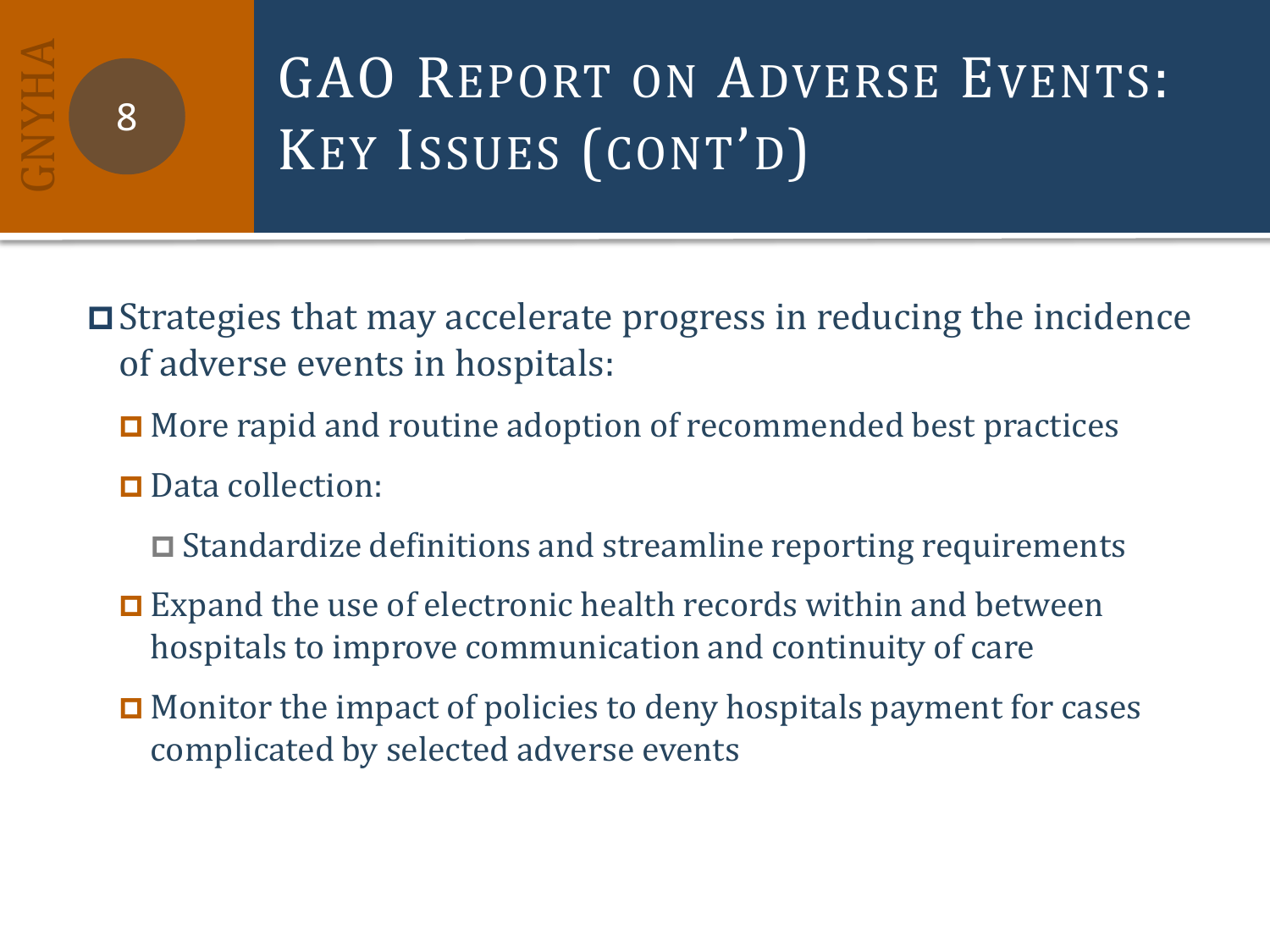# GNYHA ADDRESSES CMS POLICY, GAO RECOMMENDATIONS

## Collaborative quality improvement model

- A structured process within which hospitals apply evidence-based medicine and practices to clinical targets
- Provides access to clinical expertise and operational solutions to overcome implementation barriers
- Requires organizational commitment to:
	- Create and promote a culture of safety, including full and complete reporting of adverse events – transparency drives improvement
	- Adopt a "bundle" of evidence-based best practices/strategies to effect and sustain improvement
	- $\Box$  Provide the resources to support staff participation
		- $\Box$  Multi-disciplinary team training and educational programs
	- **□** Collect and act upon data to drive improvement
	- **□** Share successful improvement strategies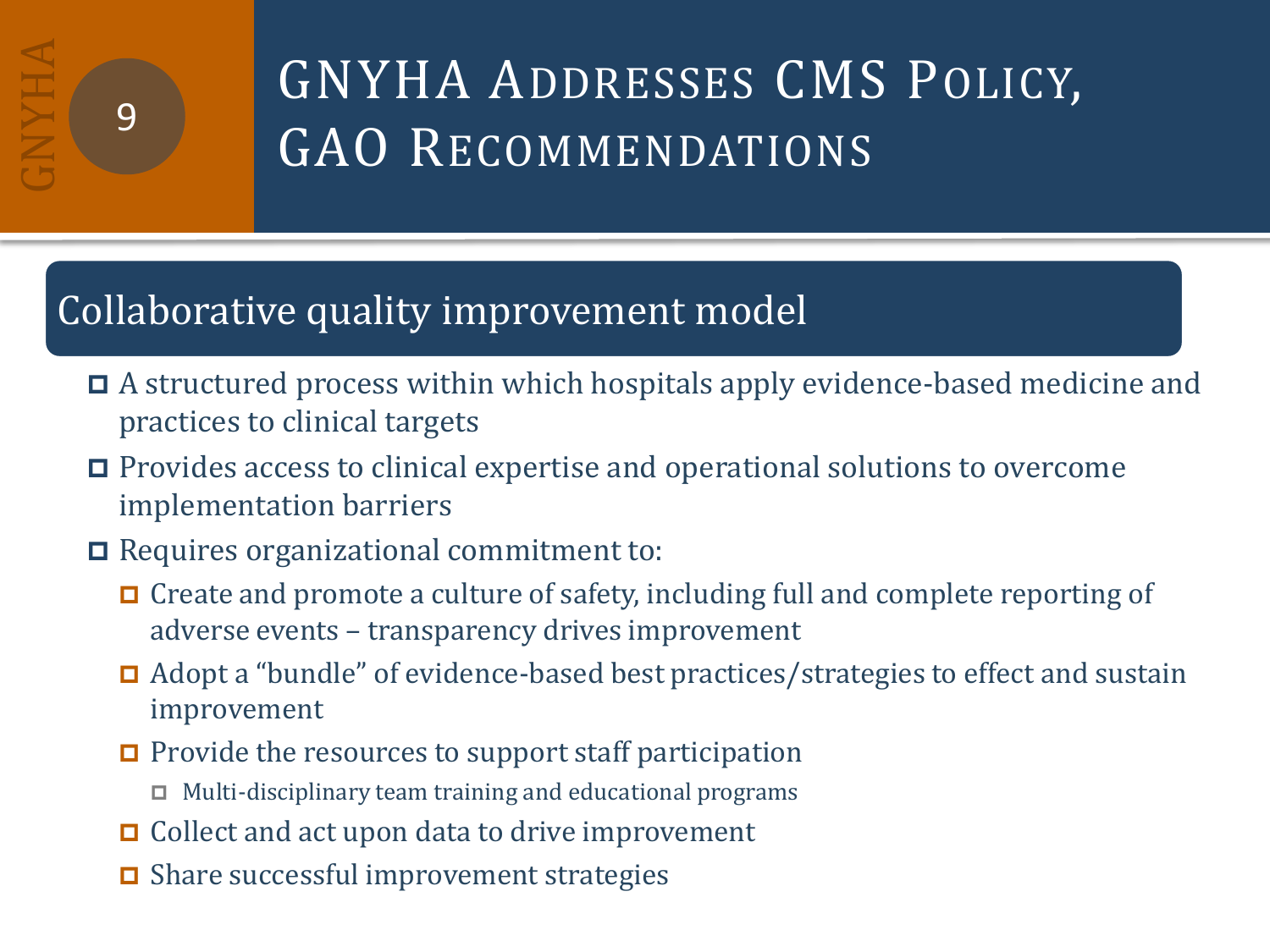# TARGETING MED MAL DRIVERS

## Perinatal Safety Interventions and teamworks and teamworks and teamworks and teamworks.

- □ Crew Resource Management (CRM) or other team training programs
- Standardized EFM interpretation and required examination
- Drills of simulated maternal and fetal emergencies
- **□** Culture of safety surveys
- $\Box$  Peer review and anonymous event reporting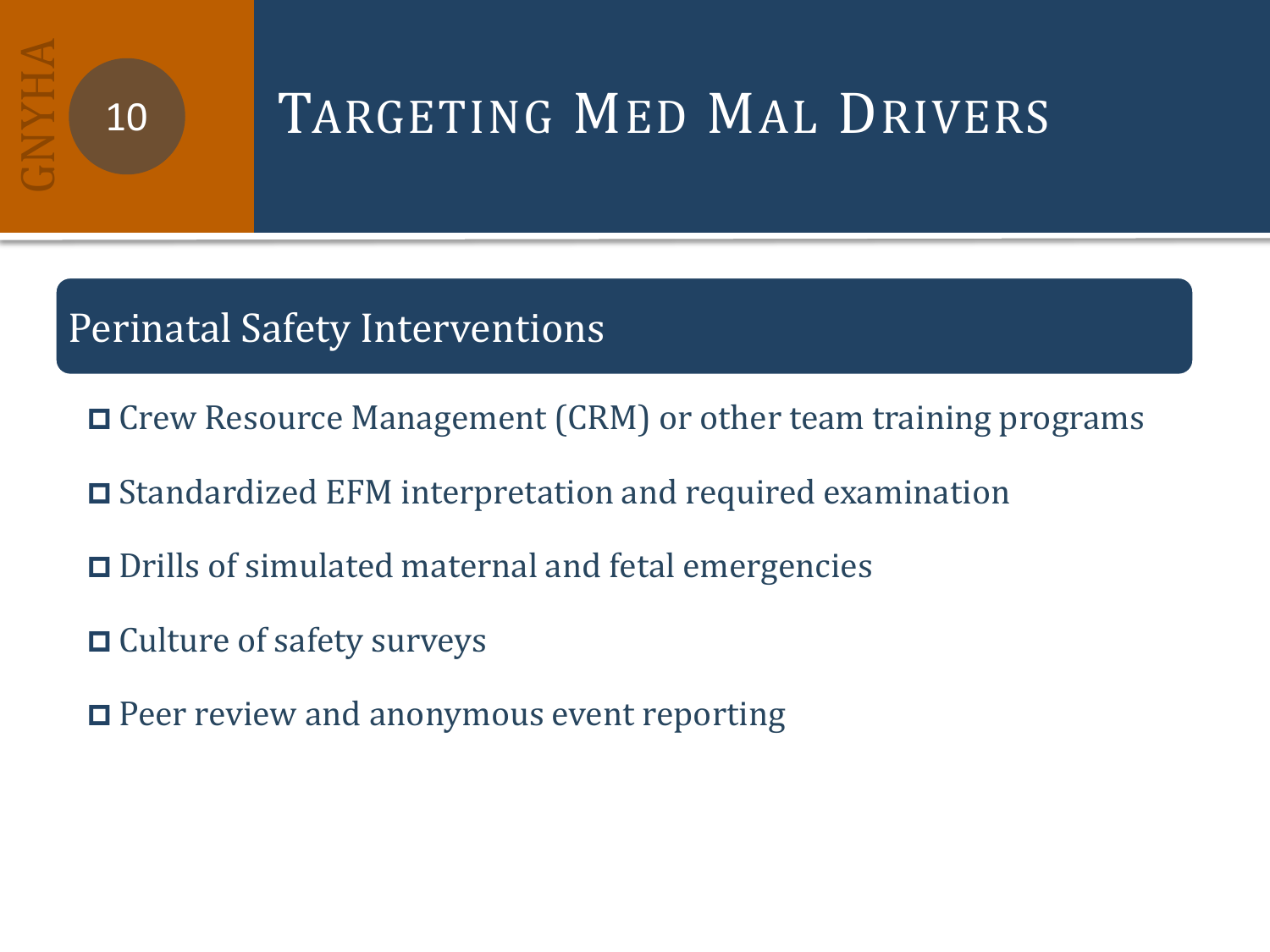# PERINATAL SAFETY INTERVENTIONS: EFFECTIVE IMPLEMENTATION

| <b>Organizations</b>                           | <b>Outcomes</b>                                                                                                                                                                                                                          |
|------------------------------------------------|------------------------------------------------------------------------------------------------------------------------------------------------------------------------------------------------------------------------------------------|
| <b>Yale-New Haven</b>                          | -Statistically significant decrease in Adverse Outcome Index                                                                                                                                                                             |
| Hospital and MCIC                              | -Percentage of respondents reporting "good teamwork climate" on SAQ score                                                                                                                                                                |
| Vermont, Inc. <sup>1</sup>                     | improved from 38.5% to 55.4%                                                                                                                                                                                                             |
| <b>Catholic Healthcare</b>                     | -Decreased birth trauma rates from 5.0 to 0.17 per 1,000 births                                                                                                                                                                          |
| Partners (CHP) <sup>2</sup>                    | -Average cost per obstetrical claim decreased from \$1 million to <\$500,000                                                                                                                                                             |
| <b>Beth Israel Deaconess</b>                   | -23.0% decrease in adverse events                                                                                                                                                                                                        |
| Medical Center <sup>3</sup>                    | -Nearly 62% decrease in number of high-severity adverse events claims                                                                                                                                                                    |
| North Bronx Healthcare<br>Network <sup>4</sup> | -Decreased rate of deliveries complicated by shoulder dystocia from 4% (in<br>2008) to 1.4%<br>-Negligible rates of Erb's Palsy (0.4% in 2008 to 0.08%)<br>-Decreased number of overall adverse occurrences from 80/month to<br>35/month |
| North Shore-LIJ Health                         | -Statistically significant decrease in Modified Adverse Outcome Index                                                                                                                                                                    |
| System <sup>5</sup>                            | -Significant decrease in returns to OR, birth trauma                                                                                                                                                                                     |

1Pettker C.M., Thung S.F., Norwitz E.R., et al. "Impact of a comprehensive patient safety strategy on obstetric adverse events." *American Journal of Obstetrics & Gynecology* (2009): 200:492.e1-492.e8.

<sup>2</sup>Simpson K.R., Kortz C.C., Knox E. "A comprehensive perinatal patient safety program to reduce preventable adverse outcomes and costs of liability claims." Joint Commission Journal on Quality and Patient Safety 35, no. 1 <sup>3</sup>Pratt S.D., Mann S., Salisbury M., et al. "Impact of CRM-Based Team Training on Obstetric Outcomes and Clinicians' Patient Safety Attitudes." *Joint Commission Journal on Ouality and Patient Safety* 33, no. 12 (2007): 7 4Press Release. NBHN's Women's Health Service Receives Prominent National Association of Public Hospitals and Health Systems Safety Net Patient Safety Award. July 2011. http://www.nyc.gov/html/hhc/html/pressroom/press-rele 20110720-nbhn-award.shtml

<sup>5</sup>Wagner B., Meirowitz N., Shah J., et al. "Comprehensive Perinatal Safety Initiative to Reduce Adverse Obstetric Events." *Journal for Healthcare Quality* (2011): 1-10.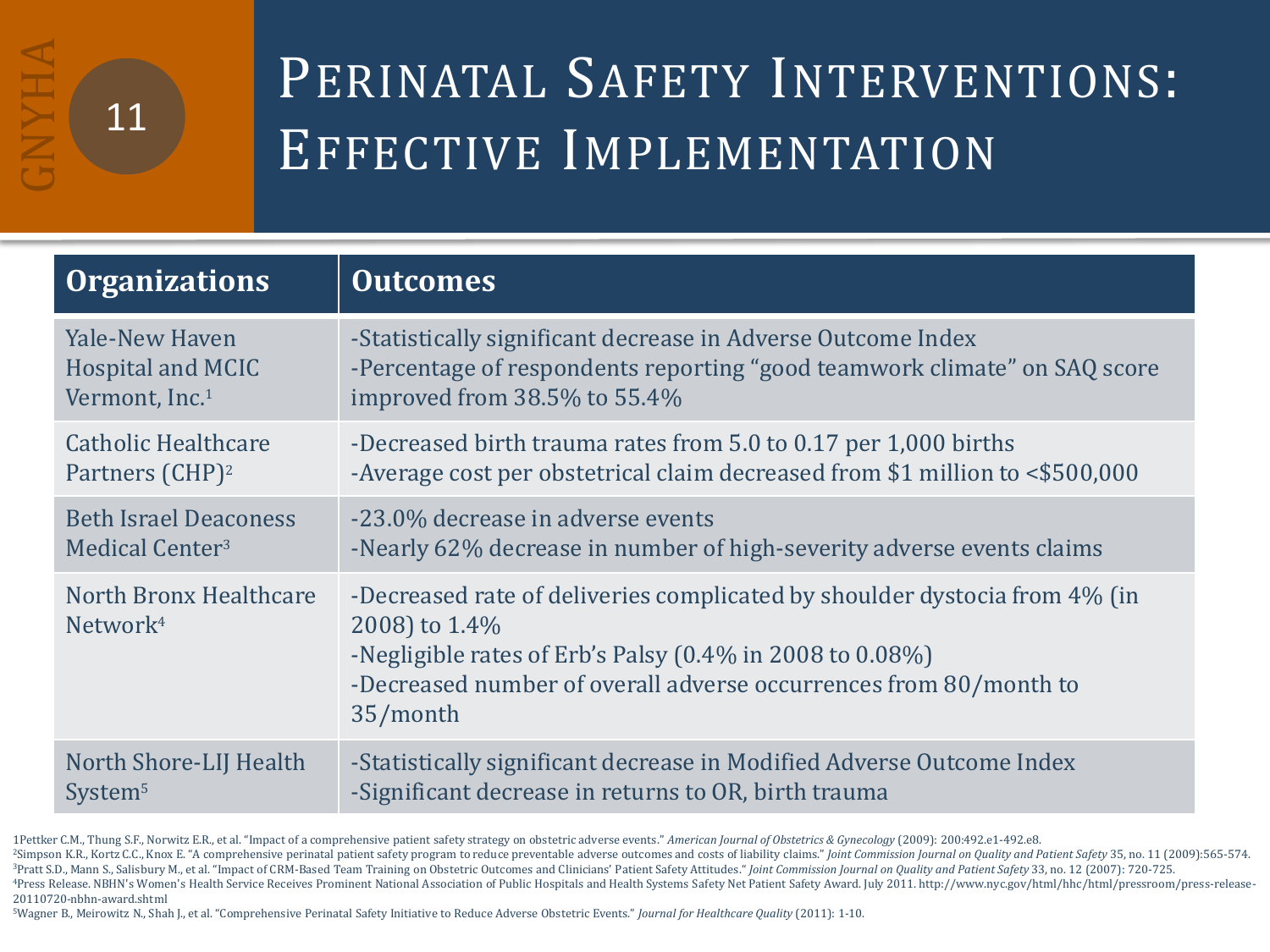

GNYHA PERINATAL SAFETY COLLABORATIVE INCORPORATES PROVEN PRACTICES

## □Goal: To reduce adverse events/injury

- Implementation of evidence-based bundle of protocols and practices to standardize and reduce variation
- Widespread dissemination and adherence to protocols
- Teamwork and communication using standardized nomenclature (specifically around EFM interpretation)
	- Use of simulation resources to train and drill on obstetric emergencies
- Empower frontline staff to initiate early interventions, escalate cases
- Engage senior leadership to ensure that changes are sustainable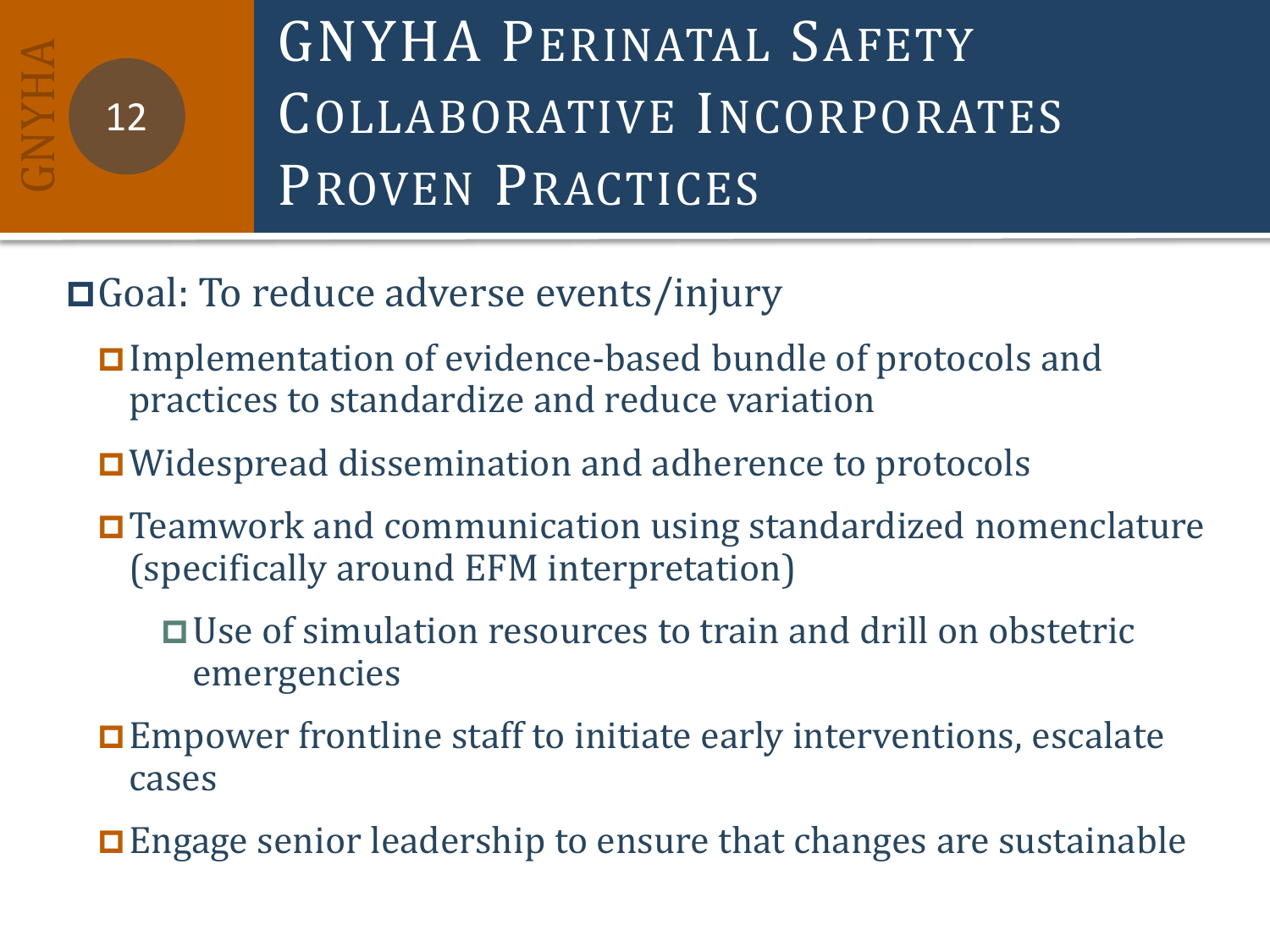# 13 GNYHA COLLABORATIVE RESULTS

## Widespread adoption of recommended practices

- Clinical protocols for oxytocin/Pitocin, hemorrhage, shoulder dystocia, obese patients
- Hospitals scoring well above the national average on safety culture of labor and delivery units
	- Implementation of effective escalation policies
- Effective and sustainable multi-disciplinary EFM training and proficiency testing
- Individual hospital successes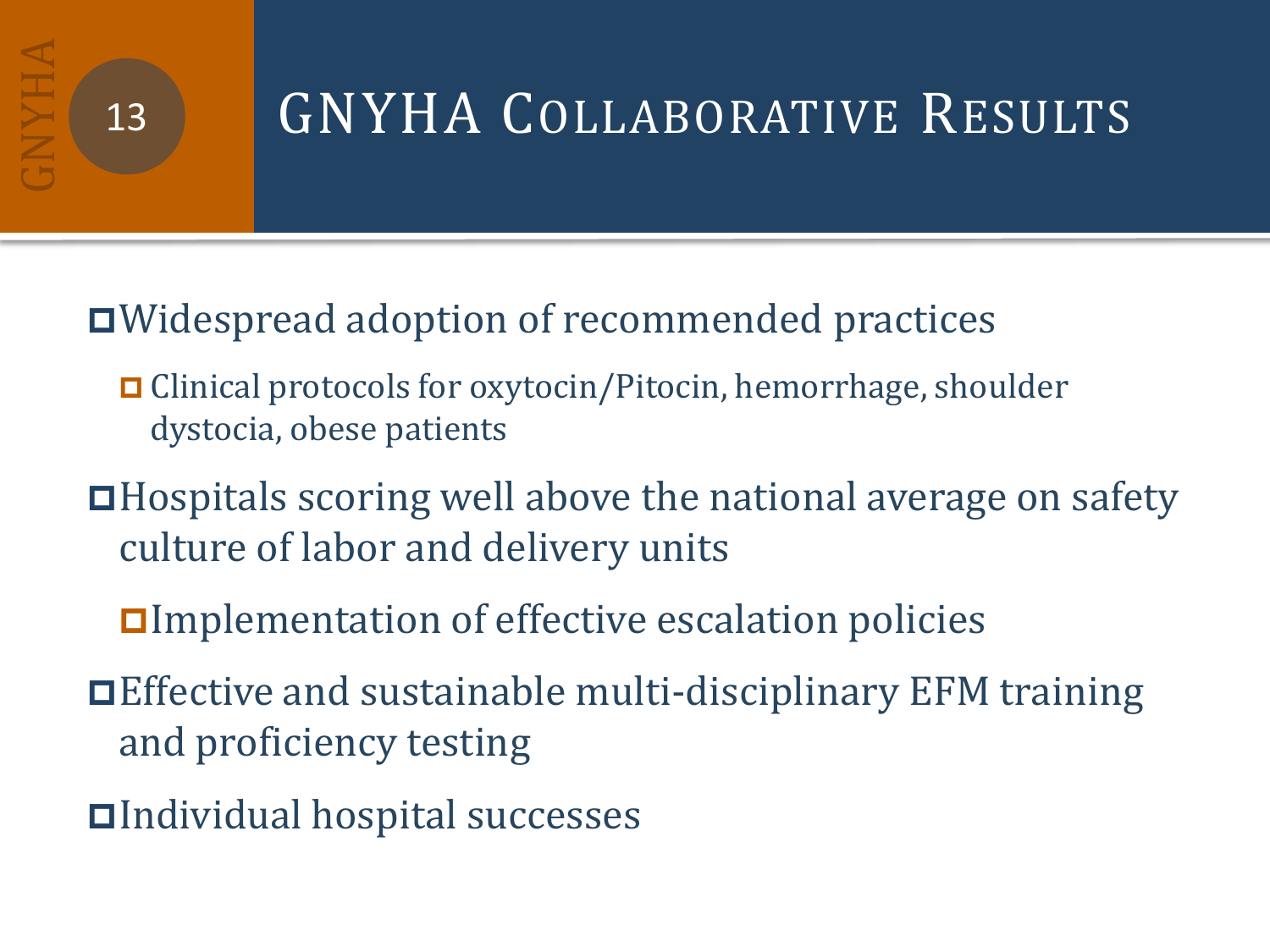# APPLYING GNYHA MODEL TO OTHER MED MAL DRIVERS

## Surgical Safety Focus

Goals:

**□** To improve communication among the OR team and reduce variation in practices among individual surgeons

 $\Box$  To reduce surgical complications

 $\Box$  How:

Widespread adoption and effective use of a standard surgical checklist

Measurement:

 $\Box$  Regular monitoring of organizational practices (adherence to checklists, time outs, site marking), safety culture, and surgical complications including surgical site infections (SSIs)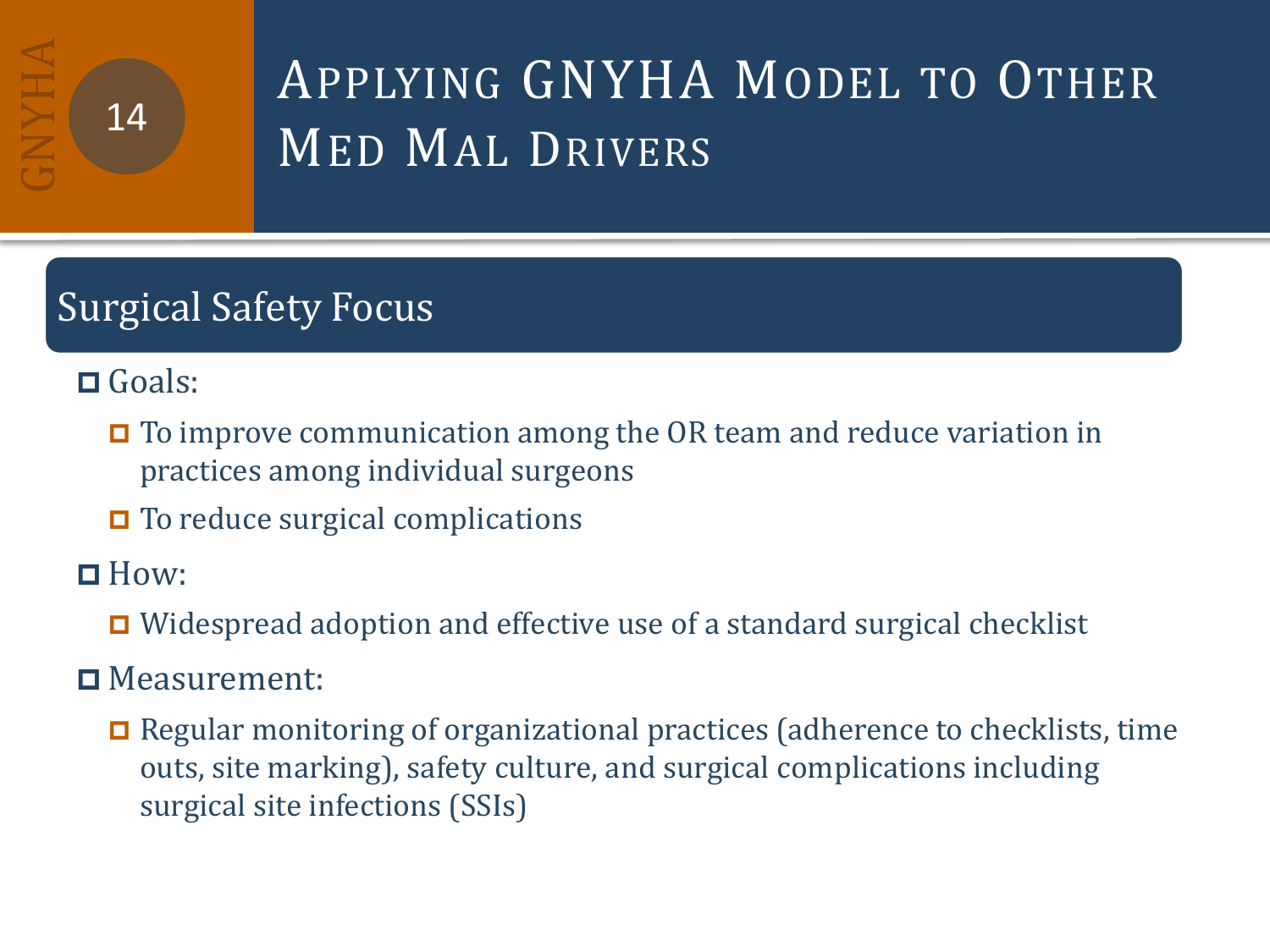# OTHER GNYHA AREAS OF FOCUS (CONT'D)

## Infection Prevention and Reduction

- Goal: To reduce health care-associated infections (HAIs)
	- *Central Line Associated Bloodstream Infections Collaborative*
		- *Results:* Participating hospitals decreased ICU CLABSI rates on average 54%.
	- *Clostridium difficile Collaborative (C.difficile)*
		- Participating hospitals experienced a statistically significant reduction in the rate of hospital associated *C.difficile* infections over a period of 16 months.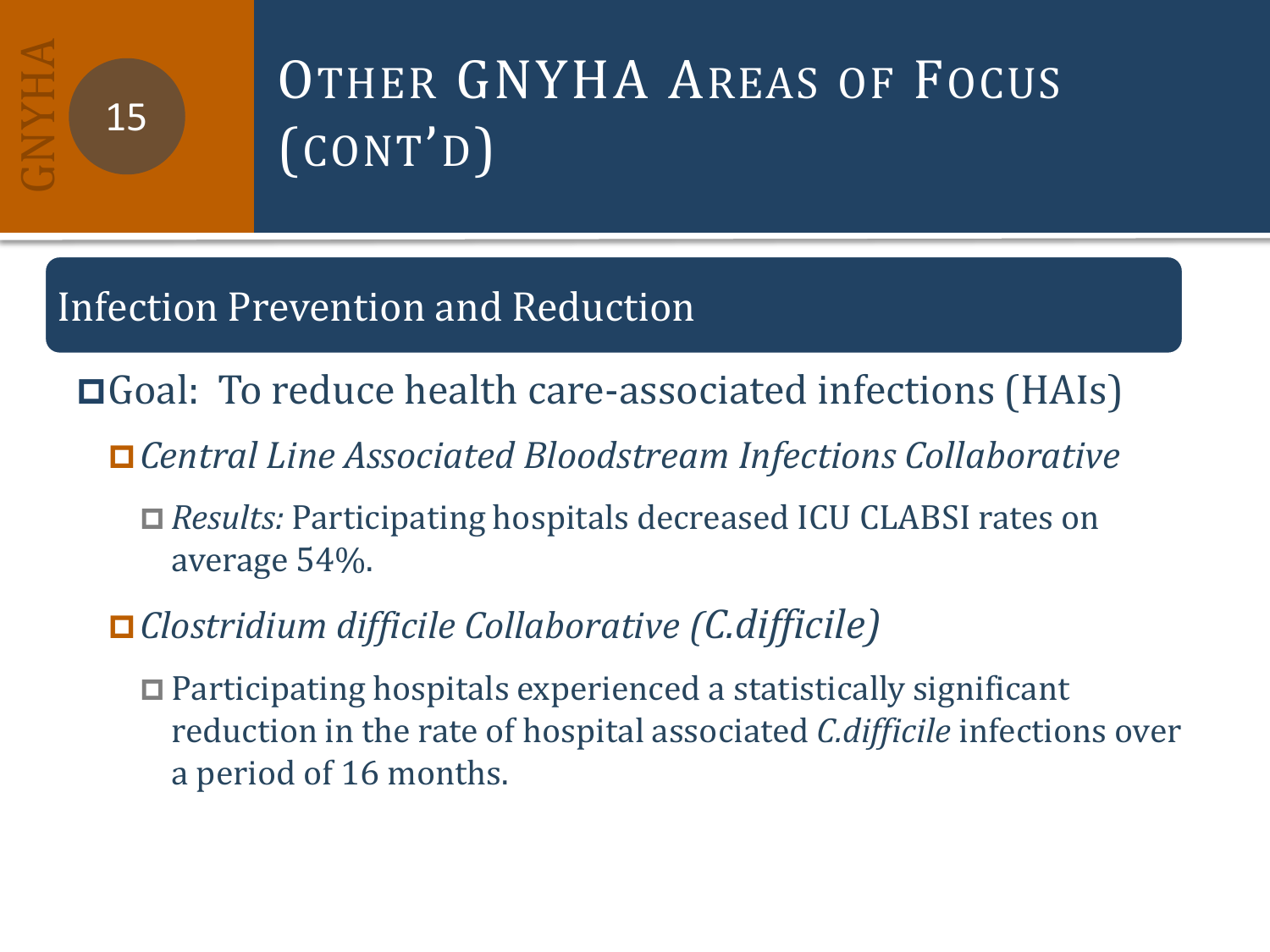# INFECTION PREVENTION AND REDUCTION

## **Supporting public reporting of HAI rates**

- NYS Public Health Law requires acute care hospitals in NYS to report select HAIs to the DOH (2007)
- Current HAI indicators: CLABSIs; SSIs following coronary artery bypass graft (CABG), colon, hip replacement; *C.difficile* infection
	- $\Box$  Highlights from the 4<sup>th</sup> NYS HAI Report (2010 data)
		- **□** Overall statewide decline in HAIs
		- 37% decrease in CLABs for adult/pediatric/neonatal ICUs since 2007
		- 15% decrease in SSIs since 2007

 In 2012 HAI reporting will include SSIs associated with abdominal hysterectomy.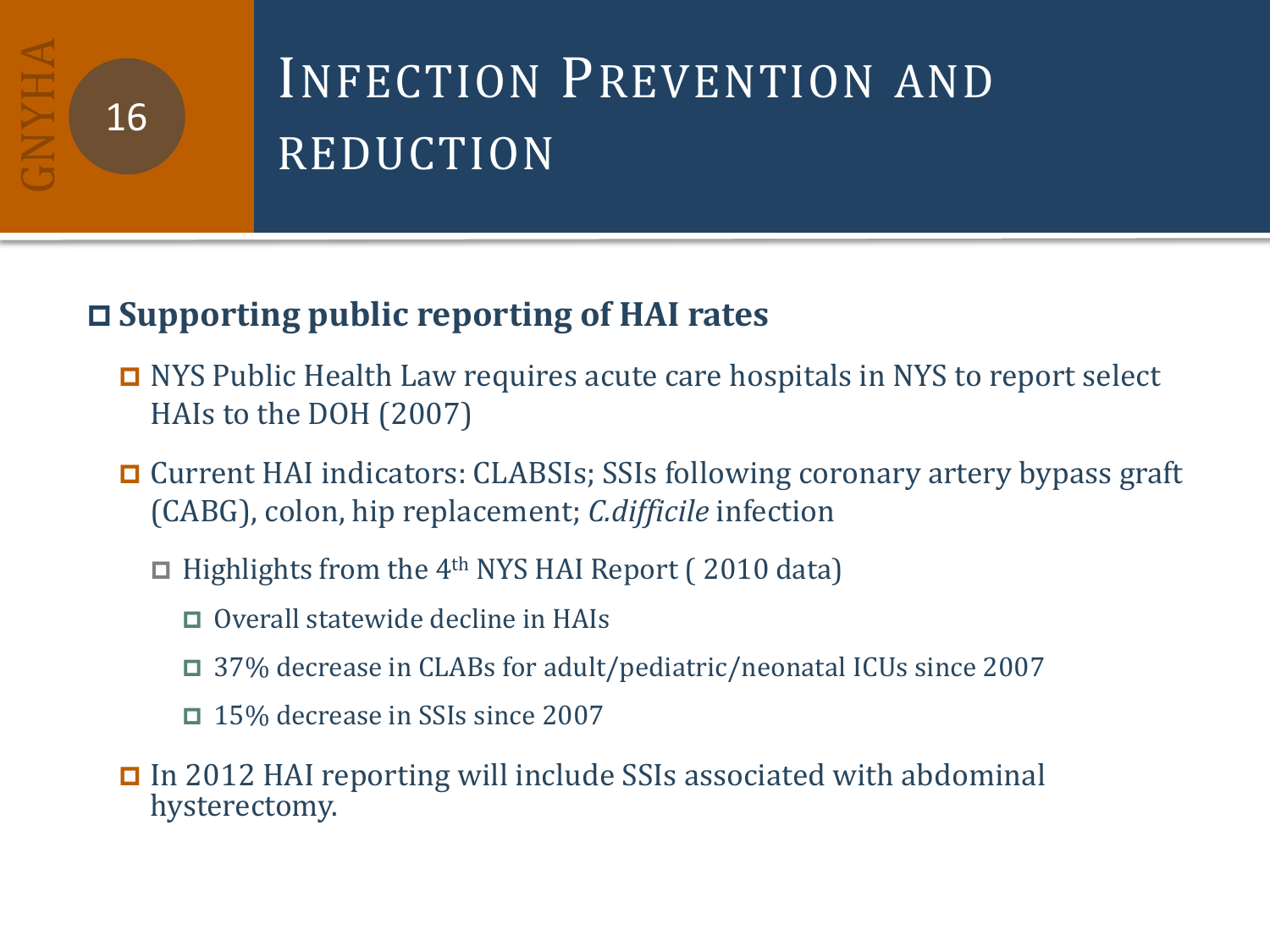## 17 BUILDING CLINICAL INFRASTRUCTURE

### **Critical Care Leadership Network**

 Goal: To implement evidence-based practices, and to standardize clinical training, to improve outcomes in critical care.

## *STOP* **Sepsis Collaborative**

- $\Box$  Goal: To decrease mortality patients with severe sepsis by:
	- $\Box$  Early identification and treatment of sepsis
- $\Box$  Results: Hospitals are observing an overall reduction in the time it takes for clinical resuscitation goals to be met for serve sepsis patients –a reduction by about 50% from arrival time in ED to treatment; as well as a decrease in time to antibiotic treatment.

## Saving lives through the use of **Rapid Response Systems** (RRS)

 Results: Statistically significant decrease in RRS utilization and reduction in the rate of non-ICU codes.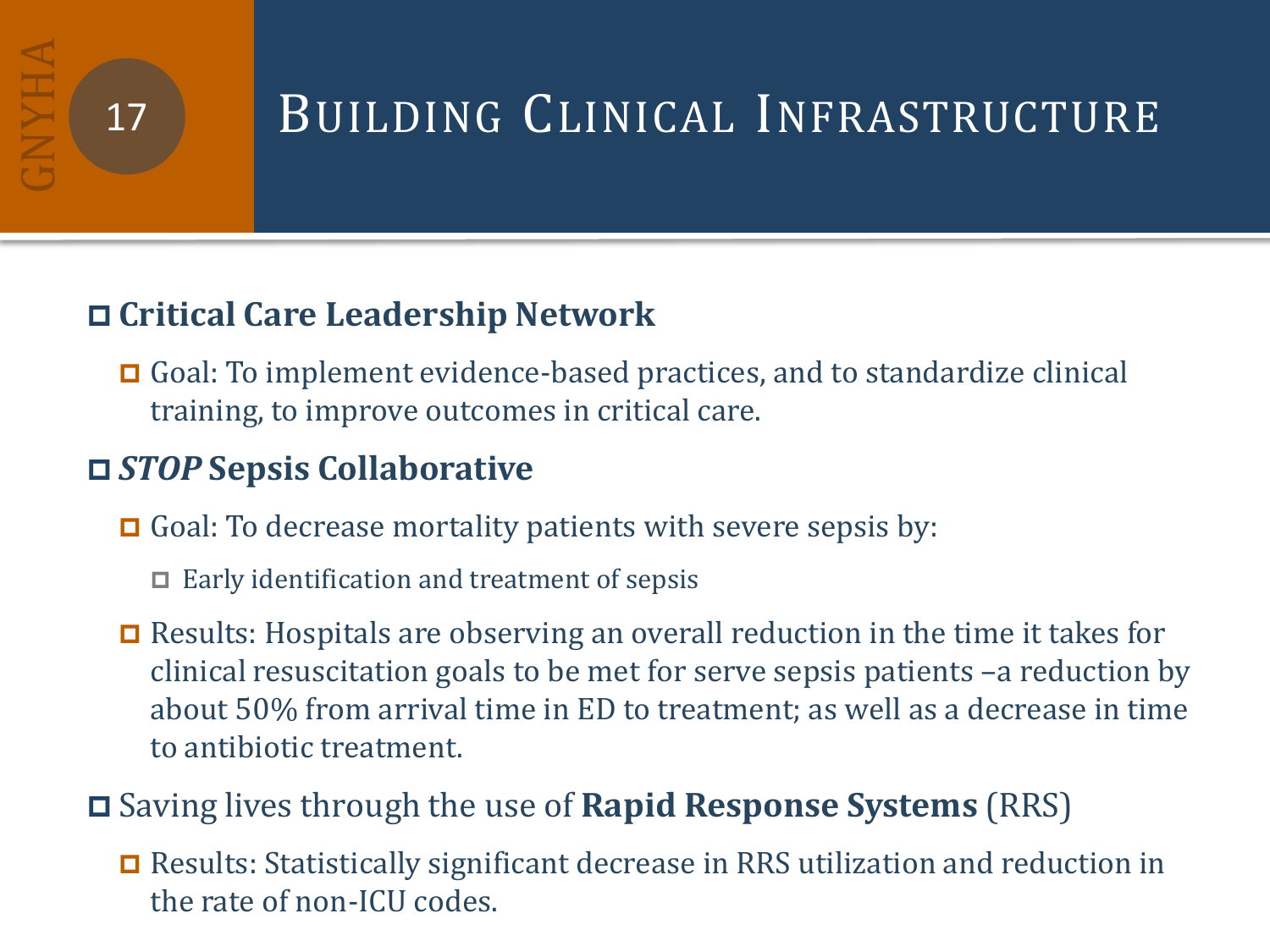# BUILDING CLINICAL INFRASTRUCTURE AND TRAINING

## **Clinical Quality Fellowship Program**

- $\Box$  Designed to develop the next generation of clinical quality improvement leaders
- Using **health information technology** to create reliable systems and to improve patient care
	- **□** Ongoing implementation of cross setting IT systems to facilitate information exchange

## **Responding to adverse events**

- Intensive root cause analysis training  $(1670$  hospital staff trained)
- **□** Building staff communication skills to achieve full and effective disclosure, and apology when warranted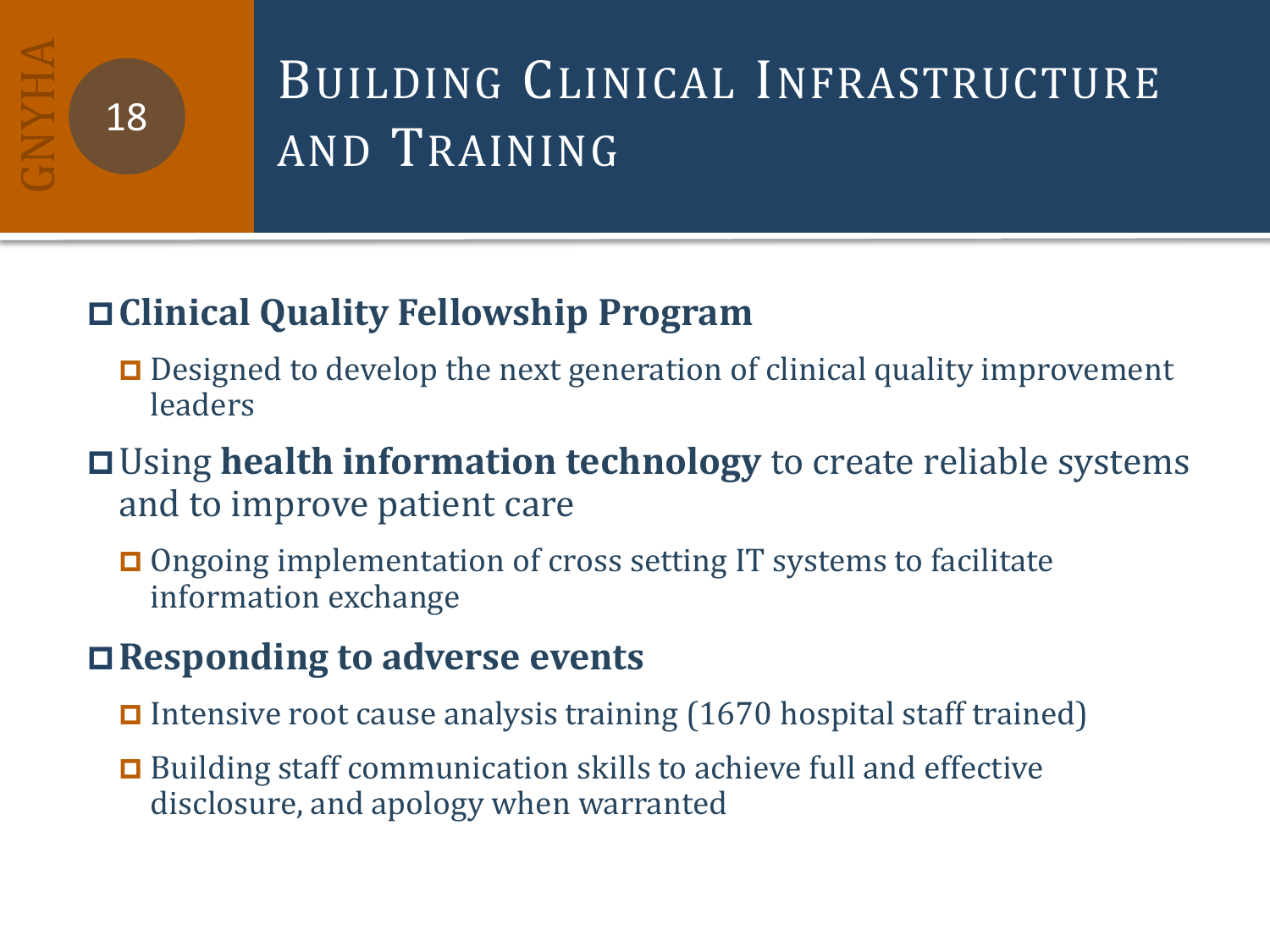## 19 WHAT'S NEXT?

## CMS Partnership for Patients

Center for Medicare & Medicaid Innovation (CMMI) will lead efforts to:

- **Decrease preventable HACs by 40% by 2013**
- **Reduce hospital readmissions by 20% by decreasing preventable complications during transitions in care by 2013**
- **□** Save up to \$35 billion over 3 years
- **□ CMS has committed a total of \$1 billion** 
	- □ Support for Hospitals: \$500 million to test models of safer care delivery and promote implementation of best practices
	- Support for Community-based Organizations: \$500 million for a Communitybased Care Transition to support safe transitions from the hospital to other care settings.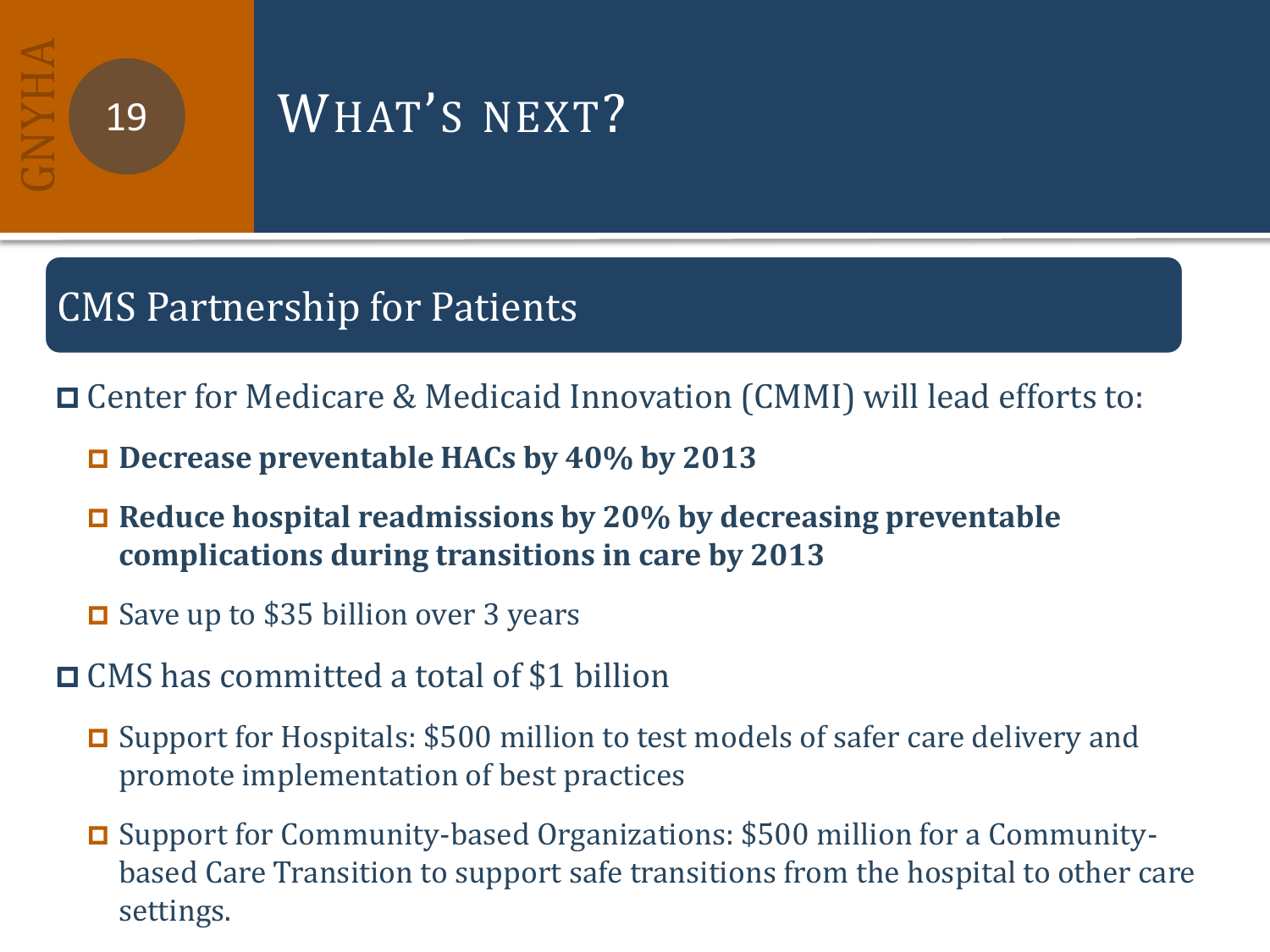# 20 CMS PARTNERSHIP FOR PATIENTS

*Community-based Transitions Program Goals*

- $\Box$  Improve transitions of patients from the inpatient hospital setting to home or other care settings
- $\Box$  Improve quality of care
- $\Box$  Reduce readmissions for high risk patients
- D Document measureable savings to the Medicare program

#### *Hospital Engagement Contractor (HEC) Goals*

- Eliminate Preventable Inpatient Harm
	- $HACS$
- Improve Care Transitions
	- $\Box$  Readmissions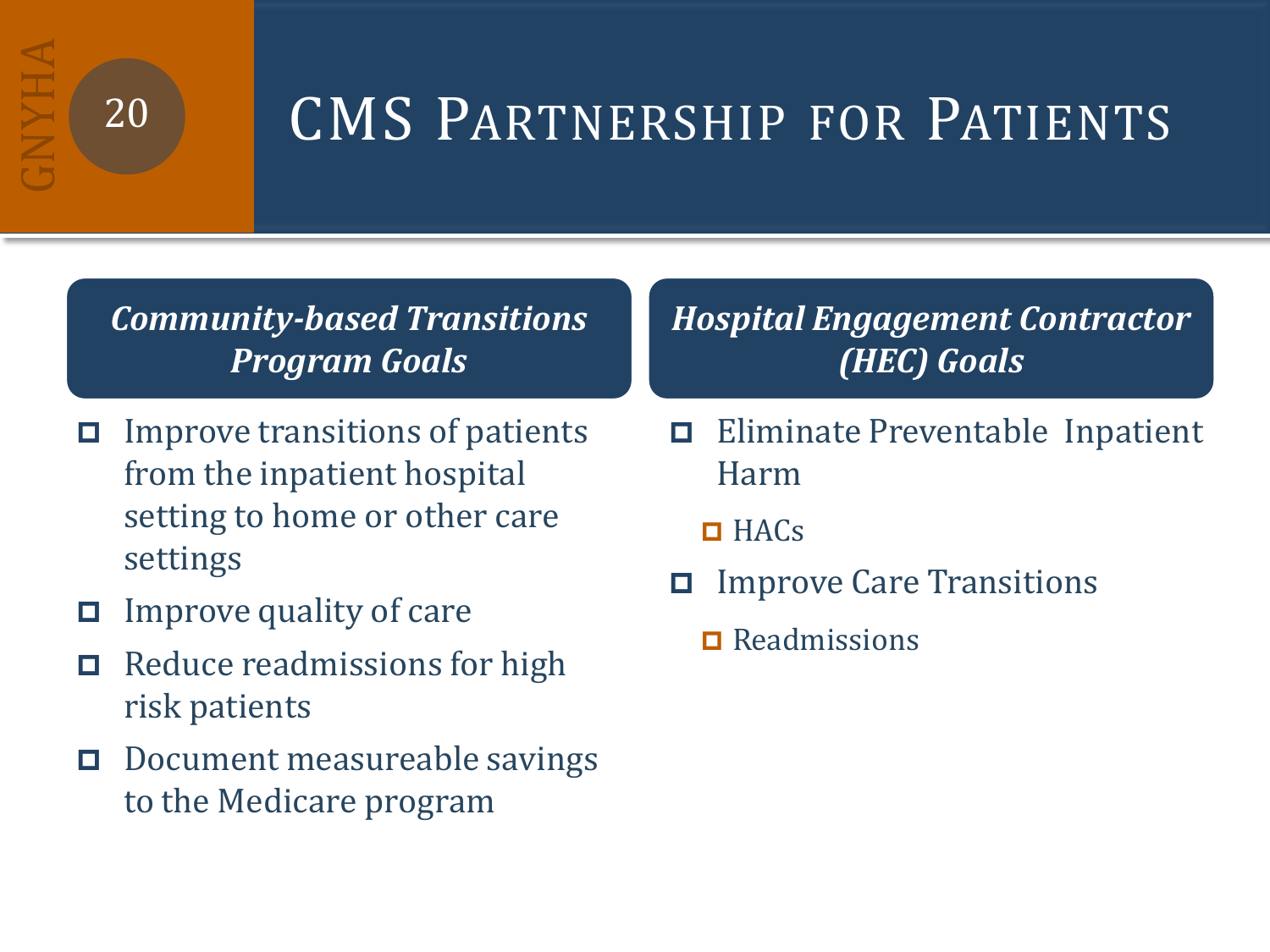# PARTNERSHIP FOR PATIENTS: *THE ROLE OF THE HEC* <sup>21</sup>

## $HECs$  will:

- $\Box$  Engage hospitals and other stakeholders
- Provide education, technical assistance, and support
- **□** Report regularly to CMS on participant engagement
- Implement programs using consensus guidelines and materials from the National Content Developer
- **□** Collect and report data to CMS
- **□** Engage in other PFP activities
- Federal contract starting October 2011 through September 2013 with option of a third year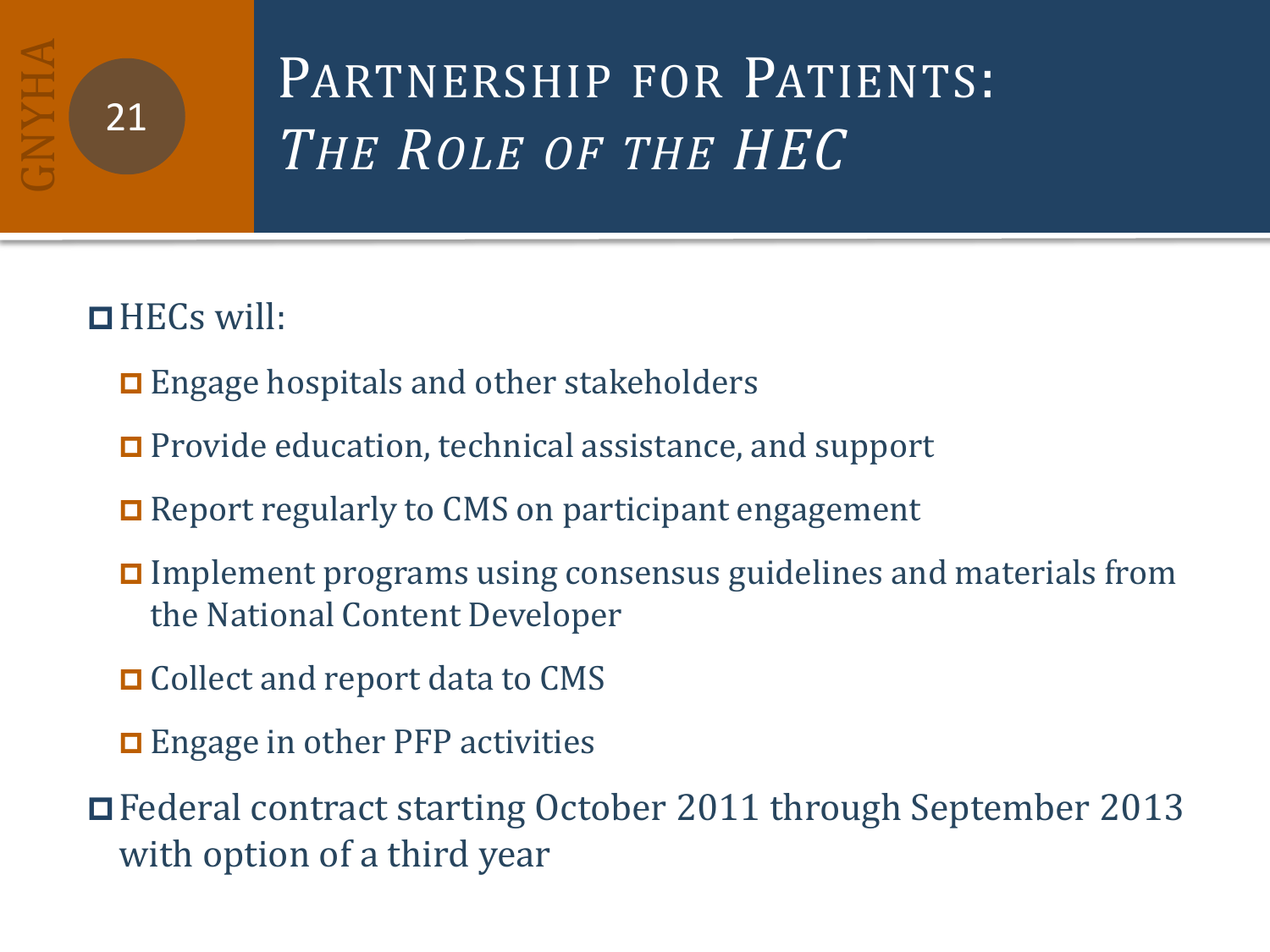

# PARTNERSHIP FOR PATIENTS: AREAS OF FOCUS

| <b>Adverse Drug Events</b><br>(ADE)                    |                        | <b>Central Line</b><br>Catheter-Associated<br><b>Associated Blood</b><br><b>Urinary Tract</b><br><b>Stream Infections</b><br><b>Infections (CAUTI)</b><br>(CLABSI) |                                           | <b>Injuries from Falls</b><br>and Immobility |                                  |                                                  |  |
|--------------------------------------------------------|------------------------|--------------------------------------------------------------------------------------------------------------------------------------------------------------------|-------------------------------------------|----------------------------------------------|----------------------------------|--------------------------------------------------|--|
| <b>Obstetrical Adverse</b><br><b>Events</b>            | <b>Pressure Ulcers</b> |                                                                                                                                                                    | <b>Surgical Site</b><br><b>Infections</b> |                                              |                                  | <b>Venous</b><br><b>Thromboembolism</b><br>(VTE) |  |
| <b>Ventilator-Associated</b><br><b>Pneumonia (VAP)</b> |                        | <b>Preventable</b><br><b>Readmissions</b>                                                                                                                          |                                           |                                              | <b>Culture and</b><br>Leadership |                                                  |  |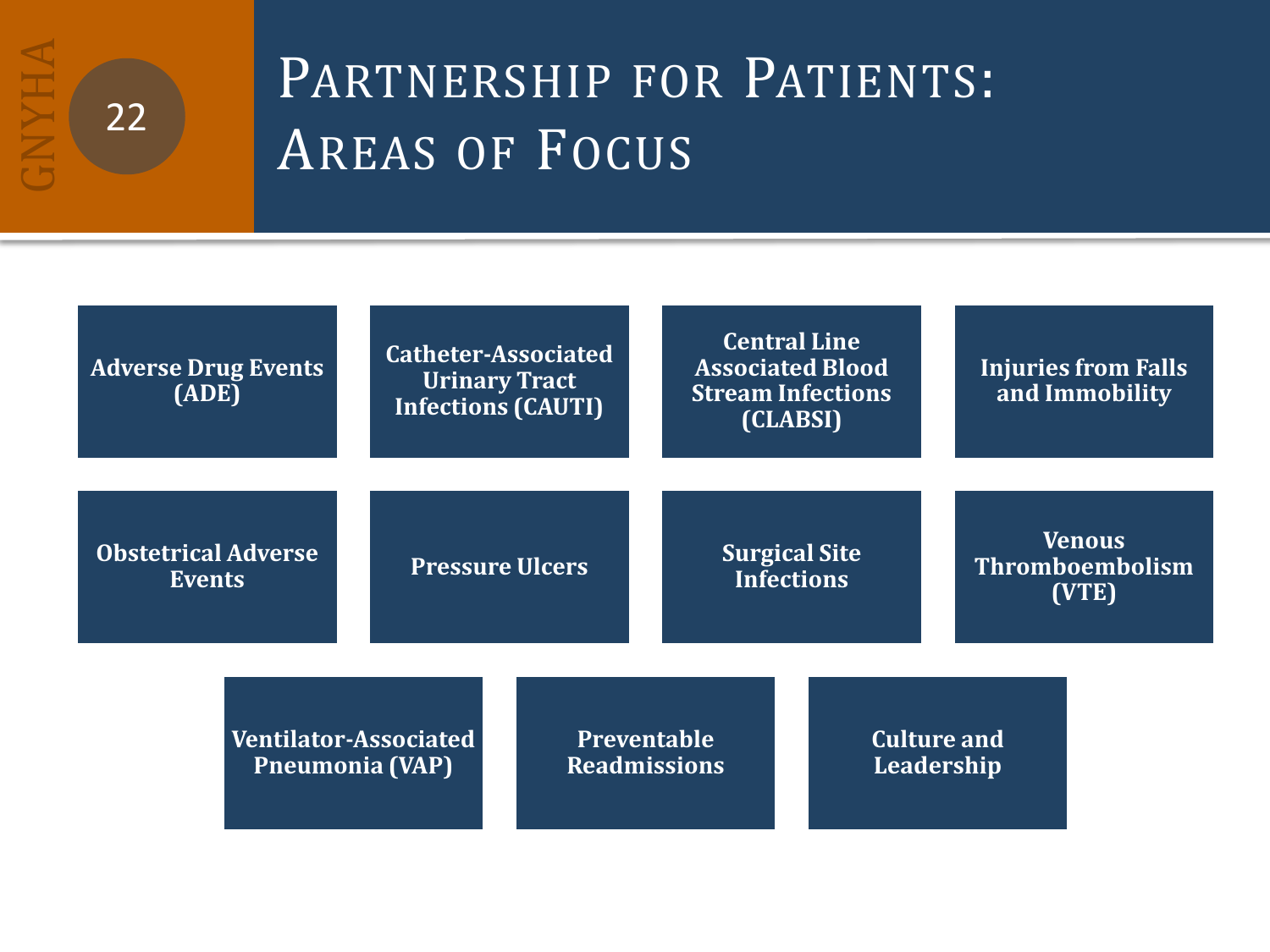# 23 THE HANYS-GNYHA PARTNERSHIP

artnership atients

**□The two organizations have** submitted a joint HEC application to:

DJ ointly engage hospitals statewide

**□Maximize resources, and** operational, data analytic and research capabilities

**□Promote a single statewide** approach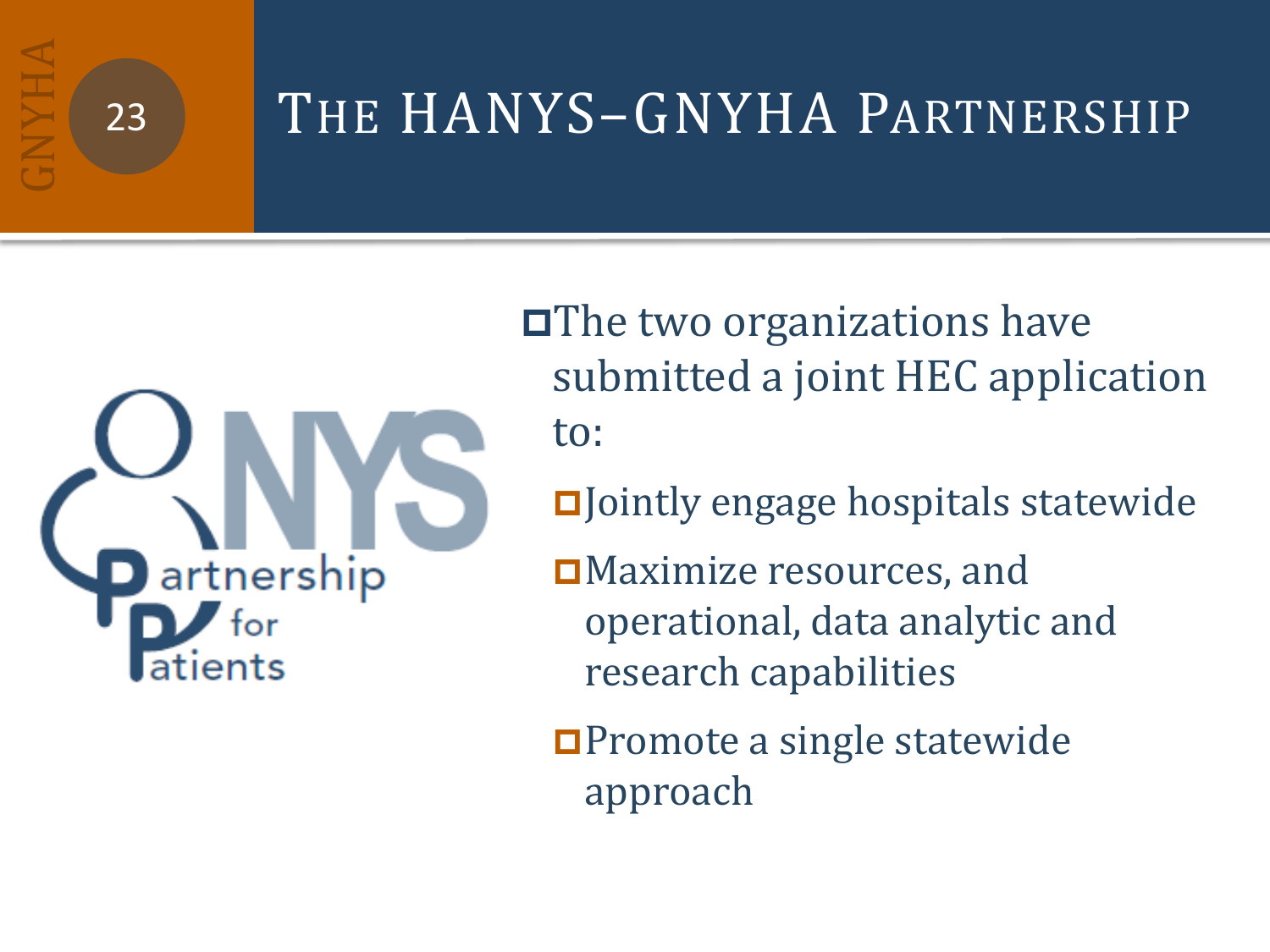# <sup>24</sup> NYSPFP APPROACH: *PROPOSED IMPROVEMENT ACTIVITIES*

- **Focus Areas: CAUTI, CLABSI, OB, SSI, VAP, Readmissions**
- Clinical Advisors/Workgroups
- □ Assessment of practices and reassessment
- $\Box$  Hands on support for hospital implementation teams
- Robust measurement strategy
- $\Box$  Education, training, and program resources
- Regional Support—Web conferences, Office Hours, and Site Visits

## The Collaborative Approach The Learning Network Approach

- **Focus Areas: Adverse drug events; Falls; Pressure Ulcers; VTE**
- □ A strong focus on risk assessment
- Clinical Advisors/Workgroups
- $\Box$  Educational programs
- $\Box$  Measurement and tracking

#### Culture and Leadership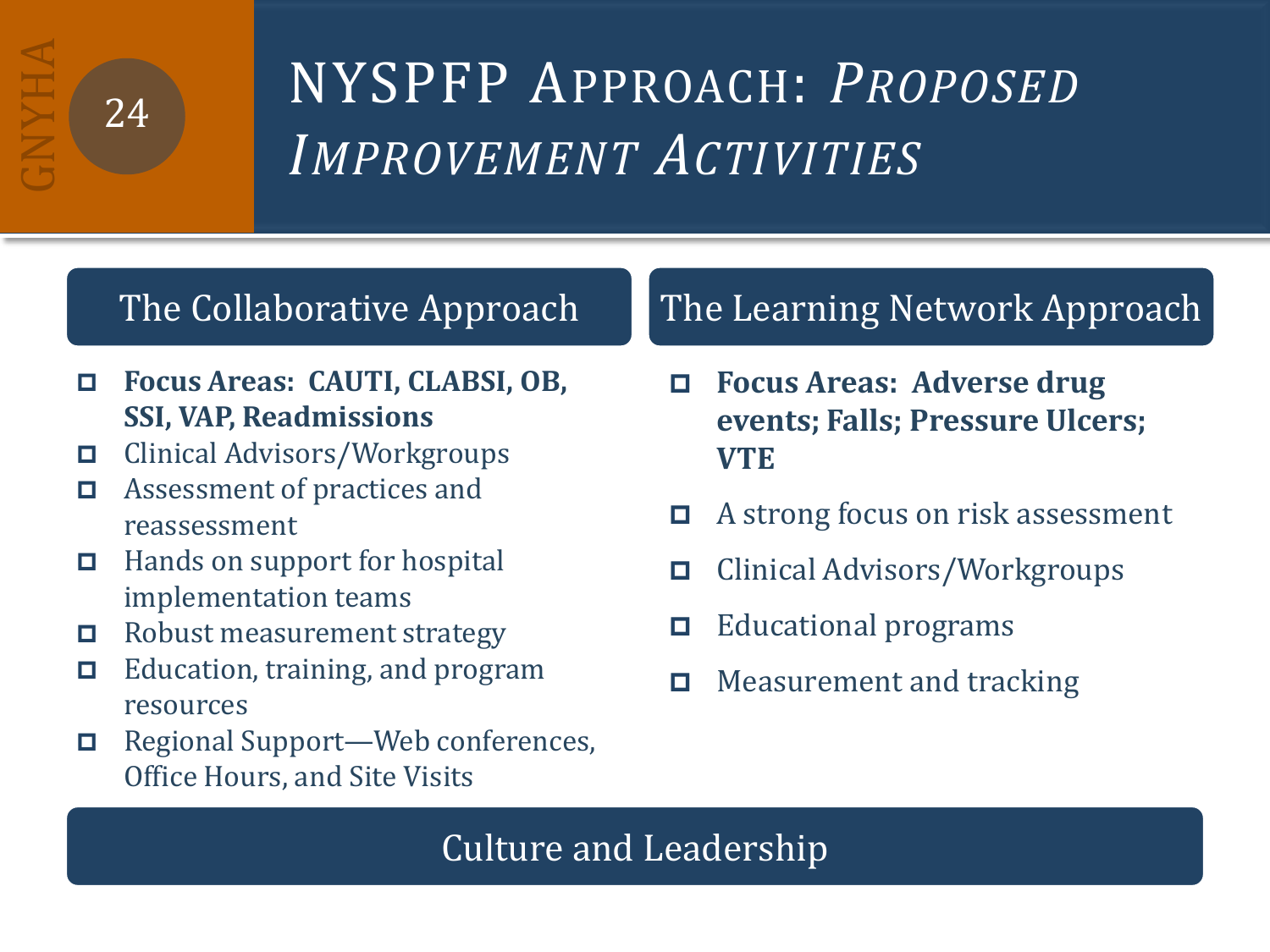# NYSPFP APPROACH: *HANYS AND GNYHA ROLE*

- Engage hospitals to join the NYSPFP and reduce the targeted adverse events
- Convene clinical and quality experts to help design program activities and support hospital improvement
- Provide tailored educational programs, in-person facilitated meetings, Webinars/conference calls, and other resources
- Develop data collection tools
- **□ Conduct site visits to help drive improvement and offer** consultation
- **□** Design and disseminate hospital-specific and aggregate data reports to monitor results and provide feedback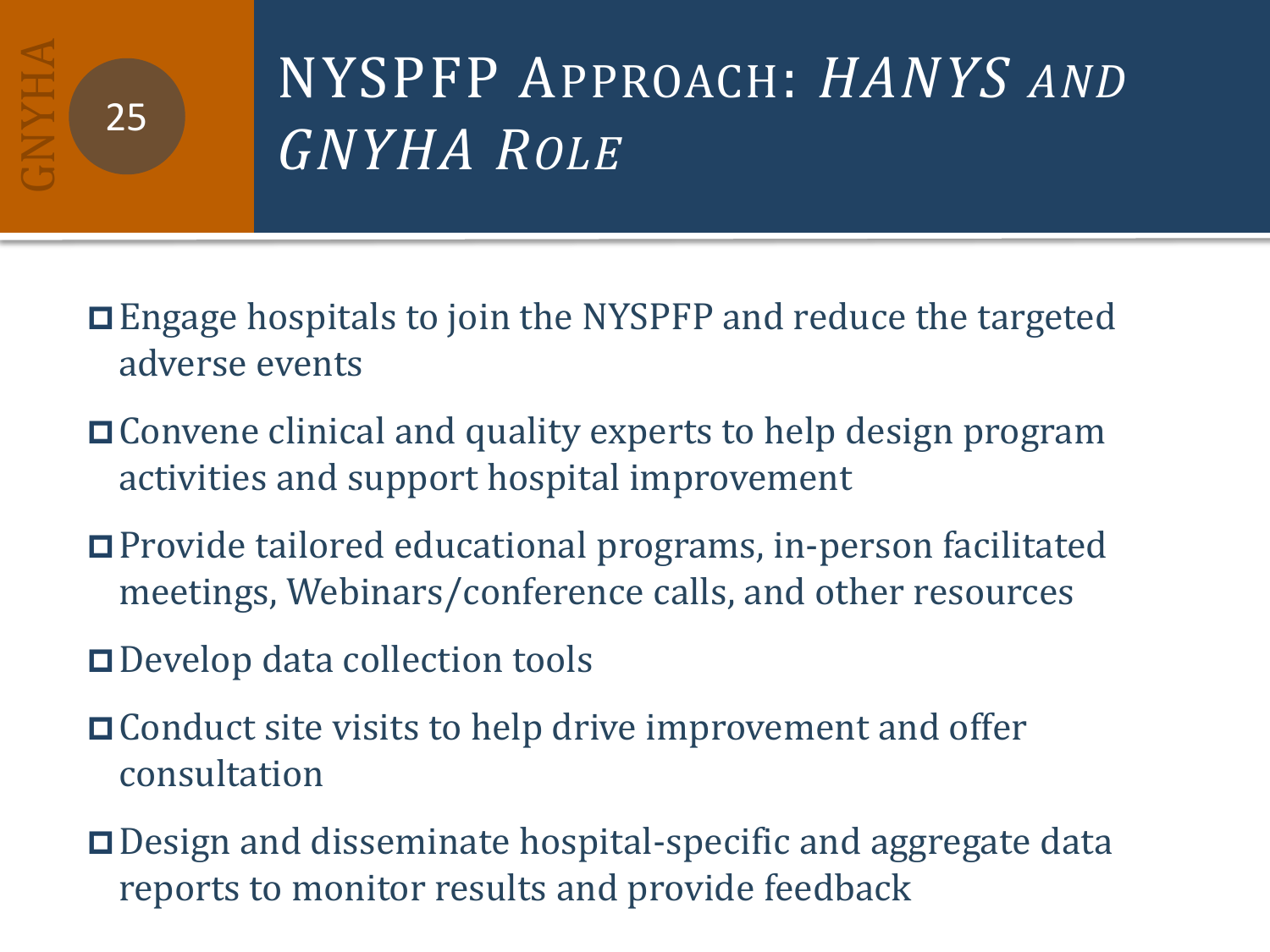# NYSPFP APPROACH: *HOSPITAL PARTICIPATION IN NYSPFP* <sup>26</sup>

Formally commit to participating in the NYSPFP

- **□** Provide necessary resources to support the team, including staff time to devote to these efforts
- Assess existing practices and areas of greatest need for improvement
- $\Box$  Be active participants in the quality improvement activities related to the highest priority topic areas
- Provide regular, timely reports, including details of implemented changes and data on process and outcome measures related to each of the areas of focus